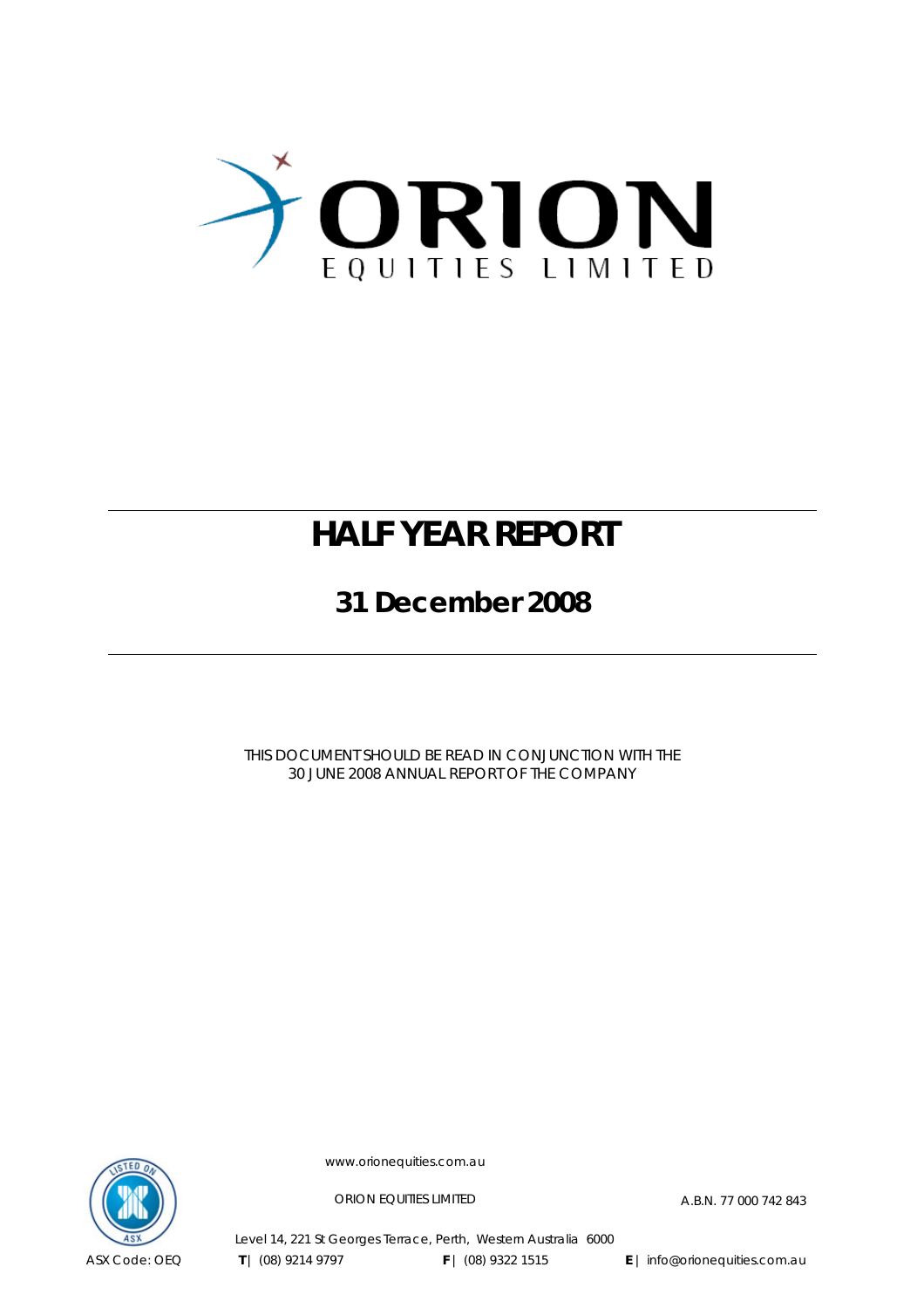| <b>ASX Results For Announcement</b> | $\overline{2}$ | <b>BOARD</b>                             |                                         |
|-------------------------------------|----------------|------------------------------------------|-----------------------------------------|
| To The Market                       |                | Farooq Khan                              | Executive Chairman                      |
|                                     |                | William Johnson                          | Executive Director                      |
| Company Profile                     | 5              | Victor Ho                                | <b>Executive Director</b>               |
| Directors' Report                   | 6              | Yaqoob Khan                              | Non-Executive Director                  |
|                                     |                |                                          |                                         |
| Auditor's Independence Declaration  | 15             | <b>COMPANY SECRETARY</b>                 |                                         |
|                                     |                | Victor Ho                                |                                         |
| Income Statement                    | 16             |                                          |                                         |
| <b>Balance Sheet</b>                | 17             | <b>PRINCIPAL &amp; REGISTERED OFFICE</b> |                                         |
|                                     |                | Level 14, The Forrest Centre             |                                         |
| Statement of Changes in Equity      | 18             | 221 St Georges Terrace                   |                                         |
|                                     |                | Perth Western Australia 6000             |                                         |
| Cash Flow Statements                | 19             |                                          |                                         |
| Notes to Financial Statements       | 20             | Telephone:<br>Facsimile:                 | (08) 9214 9797<br>(08) 9322 1515        |
|                                     |                | Email:                                   | info@orionequities.com.au               |
| Directors' Declaration              | 26             | Website:                                 | www.orionequities.com.au                |
|                                     |                |                                          |                                         |
| Auditor's Independent Audit Report  | 27             | <b>SHARE REGISTRY</b>                    |                                         |
|                                     |                |                                          |                                         |
| Securities Information              | 29             |                                          | <b>Advanced Share Registry Services</b> |

#### **www.orionequities.com.au**

**Visit our website for:** 

- 
- 
- 

**Register your email with us to <br>
<br>
CEQ receive latest Company announcements and releases** 

## **CONTENTS CORPORATE DIRECTORY**

| Farooq Khan     | Executive Chairman     |
|-----------------|------------------------|
| William Johnson | Executive Director     |
| Victor Ho       | Executive Director     |
| Yaqoob Khan     | Non-Executive Director |
|                 |                        |

#### Auditor's Independence Declaration **15 COMPANY SECRETARY**

#### **PRINCIPAL & REGISTERED OFFICE**

|            | (08) 9214 9797            |
|------------|---------------------------|
| Facsimile: | (08) 9322 1515            |
| Email:     | info@orionequities.com.au |
| Website:   | www.orionequities.com.au  |
|            | Telephone:                |

#### **SHARE REGISTRY**

Advanced Share Registry Services Suite 2, 150 Stirling Highway Nedlands Western Australia 6009 Telephone: (08) 9389 8033 Facsimile: (08) 9389 7871 Email: admin@advancedshare.com.au www.advancedshare.com.au

#### **Latest News Latest News STOCK EXCHANGE**

• **Market Announcements Australian Securities Exchange** • **Financial Reports Perth, Western Australia** 

**ASX CODE** 

#### **AUDITOR**

 BDO Kendalls Audit & Assurance (WA) Pty Ltd 128 Hay Street **EMAIL US NOW EMAIL US NOW Subiaco** Western Australia 6008 Telephone: (08) 9380 8400 **info@orionequities.com.au <br>
Facsimile:** (08) 9380 8499 Website: www.bdo.com.au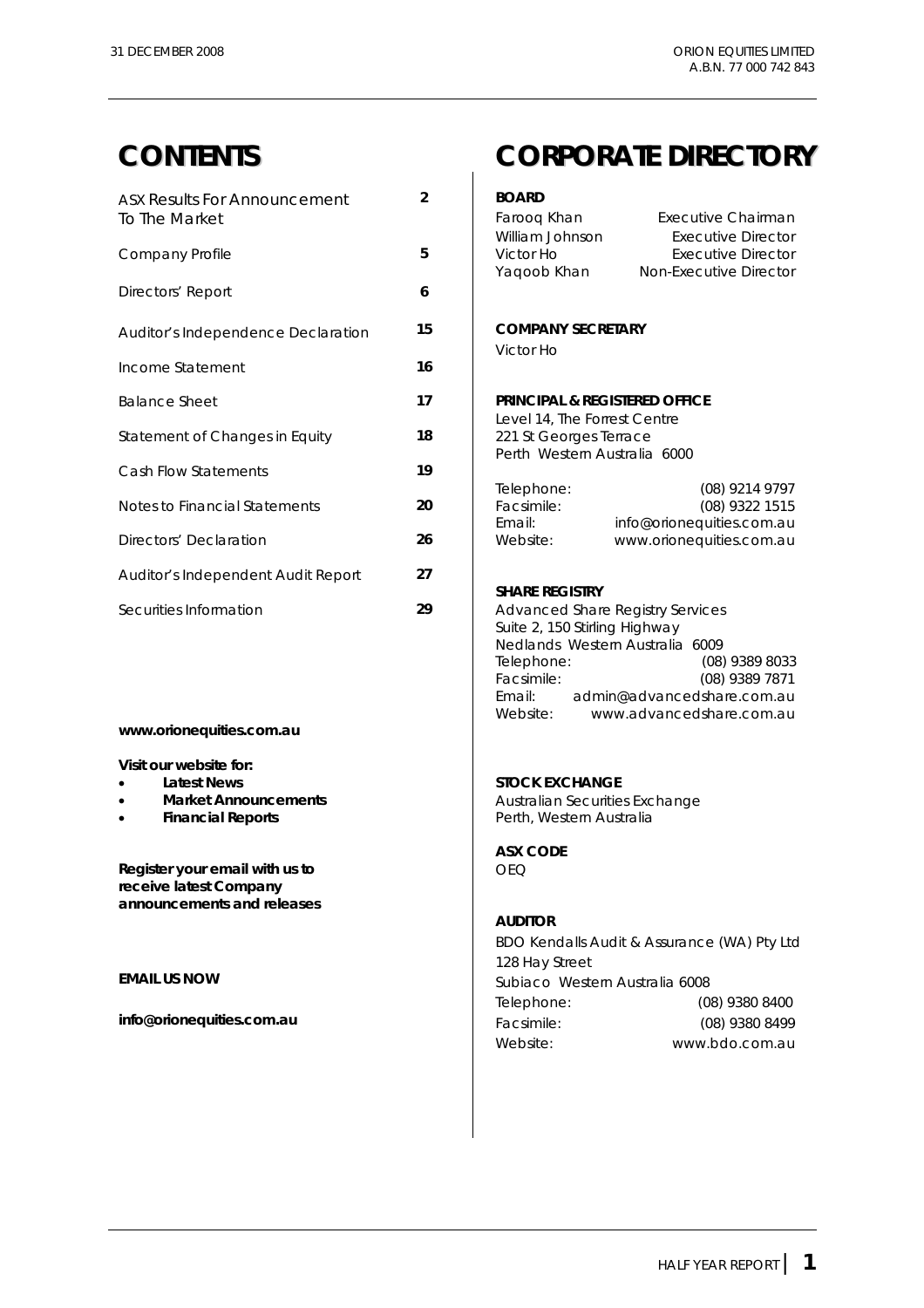## **APPENDIX 4D HALF YEAR REPORT**

This Half Year Report is provided to the Australian Securities Exchange (**ASX**) under ASX Listing Rule 4.2A.3

| Current Reporting Period:      | 1 July 2008 to 31 December 2008 |
|--------------------------------|---------------------------------|
| Previous Corresponding Period: | 1 July 2007 to 31 December 2007 |
| Balance Date:                  | 31 December 2008                |

#### Company: Orion Equities Limited (**Orion** or **OEQ**)

Consolidated Entity: Orion and controlled entities:

- (1) Silver Sands Developments Pty Ltd (ACN 094 097 122), a wholly owned subsidiary;
- (2) Koorian Olives Pty Ltd (ACN 120 616 891), a wholly owned subsidiary;
- (3) CXM Limited (ACN 132 294 645), as a wholly owned subsidiary;
- (4) Central Exchange Mining Ltd (ACN 119 438 265), a wholly owned subsidiary (ceased to be a controlled entity on 11 August 2008);
- (5) Orion Indo Operations Pty Ltd (ACN 124 702 245), a wholly owned subsidiary (ceased to be a controlled entity on 11 August 2008); and
- (6) PT Orion Indo Mining, 100% beneficially owned by Orion Indo Operations Pty Ltd (ceased to be a controlled entity on 11 August 2008).

### **RESULTS FOR ANNOUNCEMENT TO THE MARKET**

|                                                         | <b>DECEMBER 2008</b> | <b>DECEMBER 2007</b> |          | Up/           |
|---------------------------------------------------------|----------------------|----------------------|----------|---------------|
| <b>Consolidated Entity</b>                              | \$                   | \$                   | % Change | Down          |
|                                                         |                      |                      |          |               |
| <b>Total revenues</b>                                   | 17,843,810           | 2,932,486            | 508%     | Up            |
| Total expenses                                          | (35, 571, 874)       | (2,884,150)          | 1133%    | Up            |
| Profit/(Loss) before tax                                | (17, 728, 064)       | 48,336               | 36777%   | Profit Down   |
|                                                         |                      |                      |          |               |
| Income tax benefit                                      | 4,095,981            | 644,257              | 536%     | Benefit Up    |
| Profit/(Loss) from continuing operations                | (13,632,083)         | 692,593              | 2068%    | Profit Down   |
|                                                         |                      |                      |          |               |
| (Loss) from discontinued operations                     | (6,076)              | (11, 201)            | 46%      | Loss Down     |
|                                                         |                      |                      |          |               |
| Profit/(Loss) attributable to<br>members of the Company | (13,638,159)         | 681,392              | 2102%    | Profit Down   |
|                                                         |                      |                      |          |               |
|                                                         |                      | 3.82                 | 2102%    |               |
| Basic and diluted earnings/(loss) per share             | (76.56)              |                      |          | Earnings Down |
|                                                         |                      |                      |          |               |
|                                                         | <b>DECEMBER 2008</b> | <b>JUNE 2008</b>     |          |               |
| Pre-tax NTA backing per share                           | \$1.015              | \$2.016              | 50%      | Down          |
| Post-tax NTA backing per share                          | \$1.015              | \$1.786              | 43%      | Down          |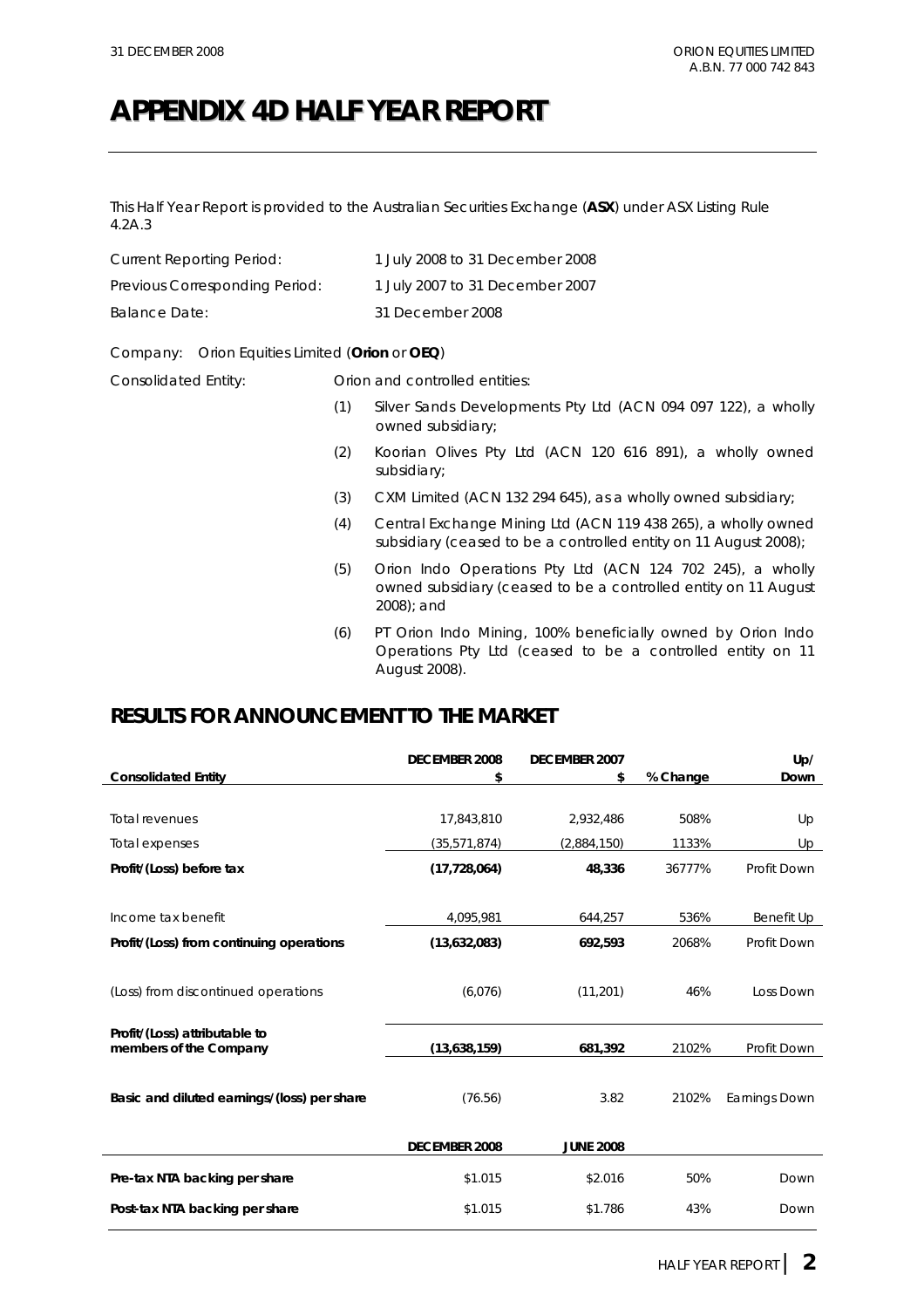# **APPENDIX 4D HALF YEAR REPORT**

#### **BRIEF EXPLANATION OF RESULTS**

Total revenues of \$(17,843,810) include:

- (1) \$16,961,679 net gain from sale of subsidiaries (December 2007: Nil);
- (2) \$311,530 income from olive grove operations (December 2007: \$1,022,800);
- (3) \$Nil dividend income received from Associate entities (December 2007: \$255,124), comprising:
	- (a) \$Nil fully franked dividends attributable to BEL (December 2007: \$112,760);
	- (b) \$Nil fully franked dividends attributable to SCB (December 2007: \$142,364);
- (4) \$527,330 gains on sale of securities trading portfolio (December 2007: \$1,555,653).

Total expenses of \$35,571,874 include:

- (1) \$30,868,115 net change in fair value in trading portfolio (December 2007: 498,111);
- (2) \$2,476,851 share of Associate entities' net losses (December 2007: \$852,796), comprising:
	- (a) \$(1,893,260) net losses attributable to Scarborough Equities Limited (**SCB**) (December 2007: \$666,632);
	- (b) \$(511,069) net losses attributable to Bentley International Limited (**BEL**) (December 2007: \$186,164);
	- (c) \$72,522 impairment expense attributable to Scarborough Equities Limited (**SCB**) (December 2007: Nil
- (3) \$1,200,000 downwards revaluation of property held for development and resale (December 2007: \$Nil);
- (4) \$445,447 olive grove operations (which does not include Inventory, depreciation, corporate and administration expenses) (December 2007: \$942,657);
- (5) \$369,871 personnel costs (including Directors' fees) (December 2007: \$308,909).

Please refer to the Directors' Report and Financial Report for further information on a review of the operations and the financial position and performance of Orion Equities' for the half year ended 31 December 2008.

#### **DIVIDENDS**

The Directors have not declared an interim dividend as the Company incurred a net loss for the half year and had accumulated losses as at 31 December 2008.

The Company paid a final dividend during the period:

| Dividend Rate      | Record Date       | <b>Payment Date</b> | Franking             |
|--------------------|-------------------|---------------------|----------------------|
| 0.5 cent per share | 19 September 2008 | 26 September 2008   | <b>Fully Franked</b> |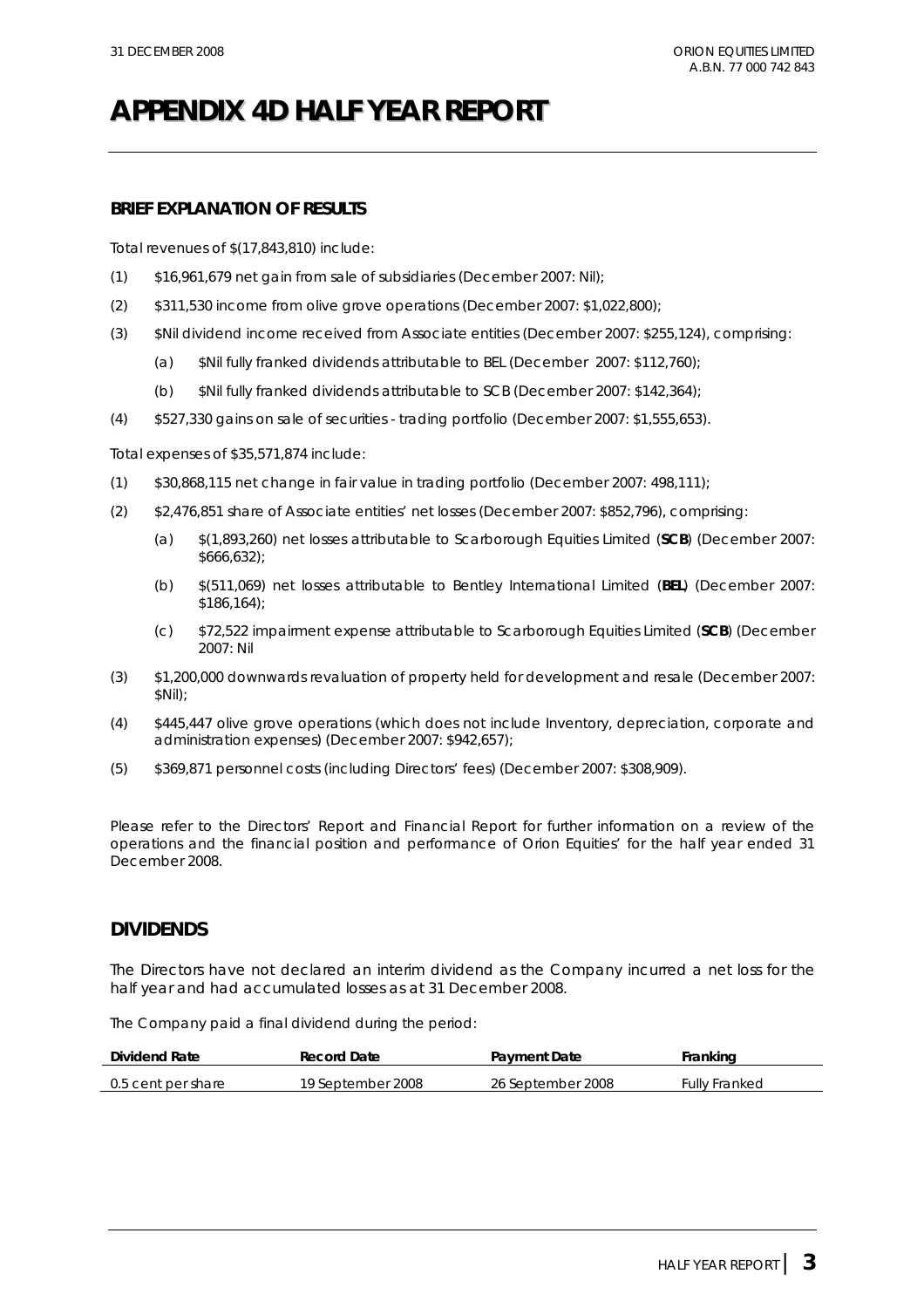# **APPENDIX 4D HALF YEAR REPORT**

#### **ASSOCIATE ENTITIES**

Orion Equities has accounted for the following share investments at Balance Date as investments in an Associate entity (on an equity accounting basis):

- (1) 28.47% interest in ASX listed Scarborough Equities Limited (ACN 061 287 045) (**SCB**);
- (2) 28.80% interest in ASX listed Bentley International Limited (ACN 008 108 218) (**BEL**); and
- (3) AquaVerde Holdings Pty Ltd (ACN 128 938 090), 50% owned by wholly owned subsidiary, Silver Sands Developments Pty Ltd.

#### **CONTROLLED ENTITIES**

The Company ceased having control over the following entities during the half year:

- (1) Central Exchange Mining Ltd, formerly a wholly owned subsidiary, was disposed to Strike Resources Limited (**Strike** or **SRK**) on 11 August 2008 in consideration for 1,750,000 Strike shares;
- (2) Orion Indo Operations Pty Ltd, formerly a wholly owned subsidiary, was disposed to Strike on 11 August 2008 in consideration for 7,750,000 Strike shares; and
- (3) PT Orion Indo Mining, which is 100% beneficially owned by Orion Indo Operations Pty Ltd.

The Company gained control of the following entity during the half year:

(1) CXM Limited (ACN 132 294 645) which was incorporated on 18 July 2008 as a wholly owned subsidiary.

For and on behalf of the Directors,

**Date: 27 February 2009** 

**Victor Ho Executive Director and Company Secretary** 

Telephone: (08) 9214 9797 Email: vho@orionequities.com.au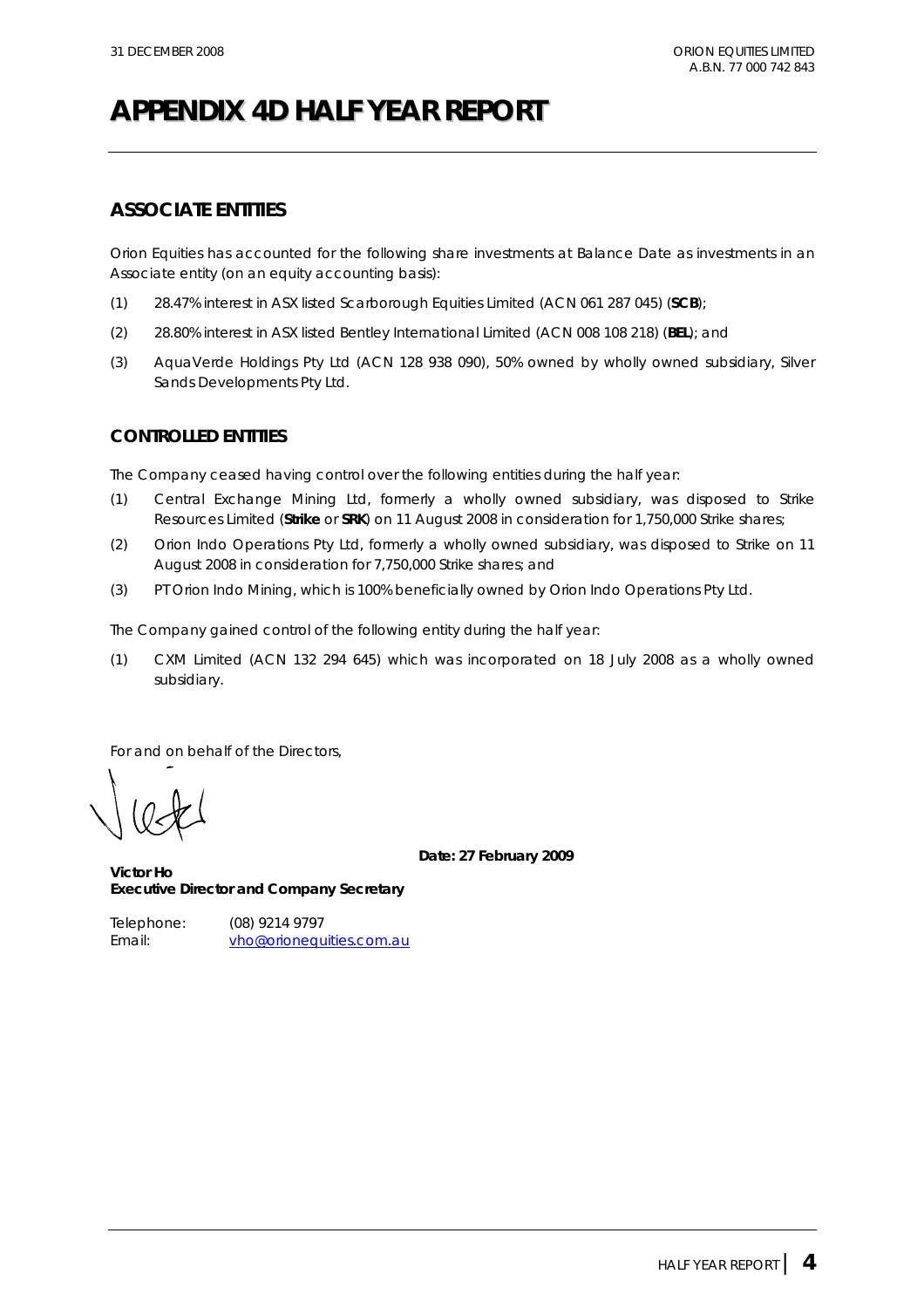## **COMPANY PROFILE**

Orion Equities Limited is an investment company (**LIC**) listed on the Australian Securities Exchange (**ASX**) (under ASX Code: **OEQ**).

At 31 December 2008, OEQ had a market capitalisation of \$6.15 million (at \$0.345 per share), net assets of \$18.08 million (at \$1.015 after tax NTA backing per share), 17,814,389 fully paid ordinary shares on issue, and 746 shareholders on its share register (31 December 2007: \$23.34 million market capitalisation (at \$1.31 per share), net assets of \$34.98 million (at \$1.949 after tax NTA backing per share), 17,814,389 fully paid ordinary shares on issue, and 760 shareholders.



OEQ NTA Backing vs Share Price Performance

**VWAP** = volume weighted average OEQ price for the month; **NTA** = net tangible asset backing at month end *Source: IRESS* 

#### **Asset Weighting as at 31 December 2008**

|                                                                        | % of Net Assets |
|------------------------------------------------------------------------|-----------------|
| Australian equities                                                    | 49%             |
| International equities                                                 | 18%             |
| Property held for development and resale                               | 13%             |
| Agribusiness                                                           | 18%             |
| Net tax liabilities (current year and deferred tax assets/liabilities) |                 |
| Net cash/other assets and provisions                                   | 2%              |
| <b>TOTAL</b>                                                           | 100%            |

#### **Top 5 Holdings in Securities Portfolio as at 31 December 2008**

| <b>Equities</b>  |                                            | Fair Value \$'million | % of Net Assets | ASX Code   | <b>Industry Sector Exposures</b> |
|------------------|--------------------------------------------|-----------------------|-----------------|------------|----------------------------------|
|                  | Strike Resources Limited                   | 4.34                  | 24.00%          | <b>SRK</b> | <b>Materials</b>                 |
| 2.               | Scarborough Equities Limited               | 3.45                  | 19.08%          | <b>SCB</b> | Diversified Financials           |
| 3.               | Bentley International Limited <sup>3</sup> | 3.28                  | 18.14%          | BFI        | Diversified Financials           |
| $\overline{4}$ . | Katana Capital Limited                     | 0.50                  | 2.79%           | KAT        | Diversified Financials           |
| 5.               | Alara Resources Limited                    | 0.31                  | 1.70%           | <b>AUQ</b> | Energy                           |
| <b>TOTAL</b>     |                                            | \$11.88m              | 65.71%          |            |                                  |

#### **Dividend Track Record**

| Dividend Rate per share | <b>Record Date</b> | <b>Payment Date</b> | Franking             |
|-------------------------|--------------------|---------------------|----------------------|
| $0.5$ cents             | 19 September 2008  | 26 September 2008   | <b>Fully Franked</b> |
| 1.5 cents               | 22 March 2008      | 29 March 2008       | Fully franked        |
| 2 cents                 | 17 September 2007  | 21 September 2007   | <b>Fully franked</b> |
| 1.5 cents               | 8 March 2007       | 15 March 2007       | Fully franked        |
| 3.0 cents               | 12 October 2006    | 19 October 2006     | Fully franked        |
| 1.5 cents               | 31 March 2006      | 7 April 2006        | Fully franked        |
| 1.5 cents               | 30 September 2005  | 13 October 2005     | Fully franked        |
| 5 cents                 | 6 July 2004        | 9 July 2004         | 60% franked          |

 $1$  BEL is an ASX listed investment company with investments in securities listed on overseas markets. The Company's investment in BEL represents an indirect interest in international equities

<sup>2&</sup>lt;br>2 Koorian Olives business assets include land, water licence, buildings, plant and equipment and inventory.<br>3 Associate a stille a PEL and CCP, beve been serify accounted and are not beld at fair value beased an

<sup>3</sup> Associate entities, BEL and SCB, have been equity accounted and are not held at fair value based on their last bid price on ASX as at Balance Date.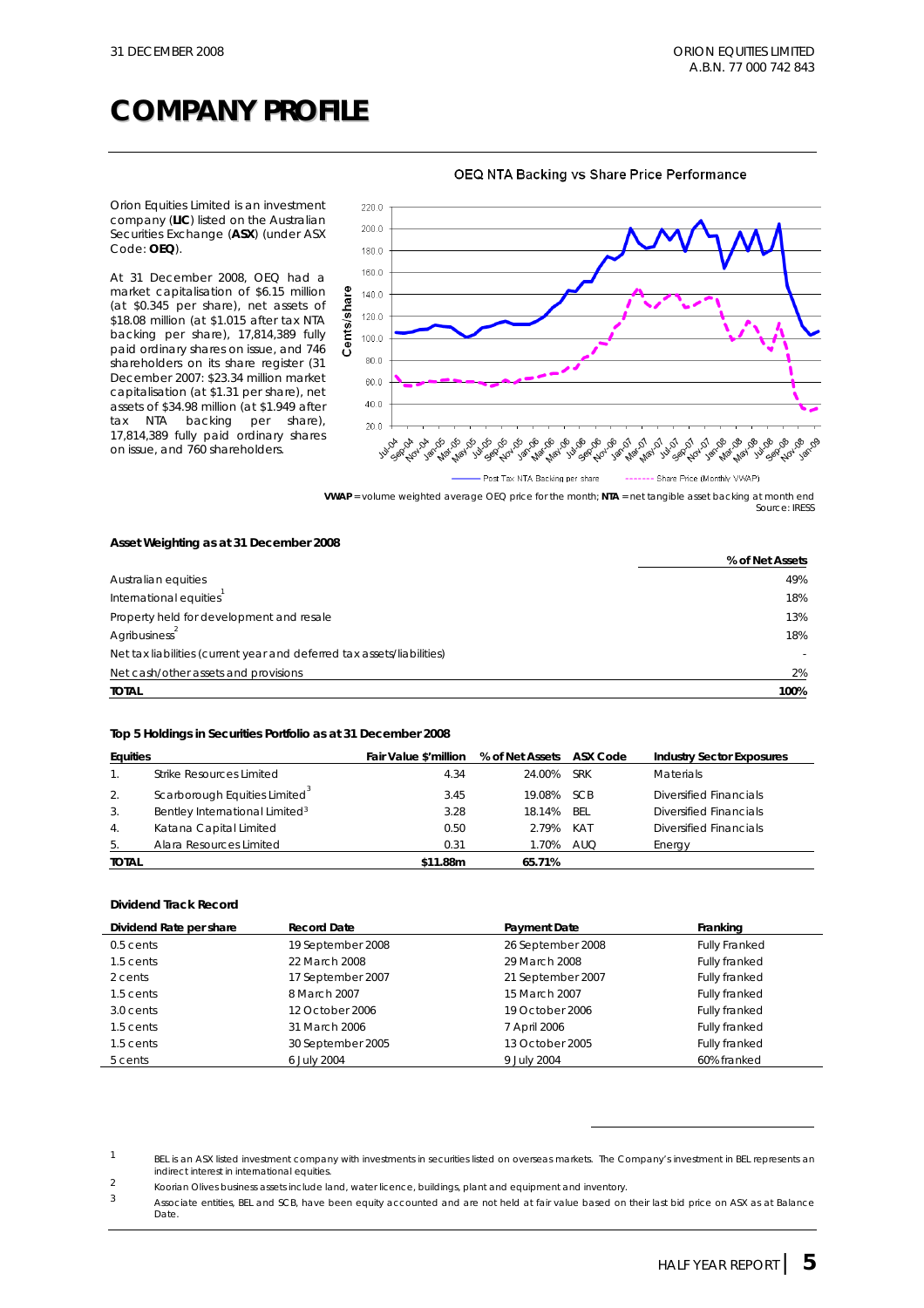The Directors present their report on Orion Equities Limited (**Company** or **Orion Equities** or **OEQ**) and its controlled entities (the **Consolidated Entity**) for the half year ended 31 December 2008 (**Balance Date**).

Orion Equities is a company limited by shares that is incorporated and domiciled in Australia and has been listed on the Australian Securities Exchange (**ASX**) since November 1970.

#### **OPERATING RESULTS**

| <b>Consolidated Entity</b>                           | Dec 2008       | Dec 2007    |
|------------------------------------------------------|----------------|-------------|
|                                                      |                |             |
| Total revenues                                       | 17,843,810     | 2,932,486   |
| Total expenses                                       | (35, 571, 874) | (2,884,150) |
| Profit/(loss) before tax                             | (17, 728, 064) | 48,336      |
| Income tax benefit/(expense)                         | 4.095.981      | 644,257     |
| Profit/(loss) from continuing operations             | (13,632,083)   | 692,593     |
| Profit/(Loss) from discontinued operations           | (6,076)        | (11, 201)   |
| Profit/(Loss) attributable to members of the Company | (13,638,159)   | 681,392     |

Total revenues of \$(17,843,810) include:

- (1) \$16,961,679 net gain from sale of subsidiaries (December 2007: Nil);
- (2) \$311,530 income from olive grove operations (December 2007: \$1,022,800);
- (3) \$Nil dividend income received from Associate entities (December 2007: \$255,124), comprising:
	- (a) \$Nil fully franked dividends attributable to BEL (December 2007: \$112,760);
	- (b) \$Nil fully franked dividends attributable to SCB (December 2007: \$142,364);
- (4) \$527,330 gains on sale of securities trading portfolio (December 2007: \$1,555,653).

Total expenses of \$35,571,874 include:

- (1) \$30,868,115 net change in fair value in trading portfolio (December 2007: 498,111);
- (2) \$2,476,851 share of Associate entities' net losses (December 2007: \$852,796), comprising:
	- (a) \$(1,893,260) net losses attributable to Scarborough Equities Limited (**SCB**) (December 2007: \$666,632);
	- (b) \$(511,069) net losses attributable to Bentley International Limited (**BEL**) (December 2007: \$186,164);
	- (c) \$72,522 impairment expense attributable to Scarborough Equities Limited (**SCB**) (December 2007: Nil).
- (3) \$1,200,000 downwards revaluation of property held for development and resale (December 2007: \$Nil);
- (4) \$445,447 olive grove operations (which does not include Inventory, depreciation, corporate and administration expenses) (December 2007: \$942,657);
- (5) \$369,871 personnel costs (including Directors' fees) (December 2007: \$308,909).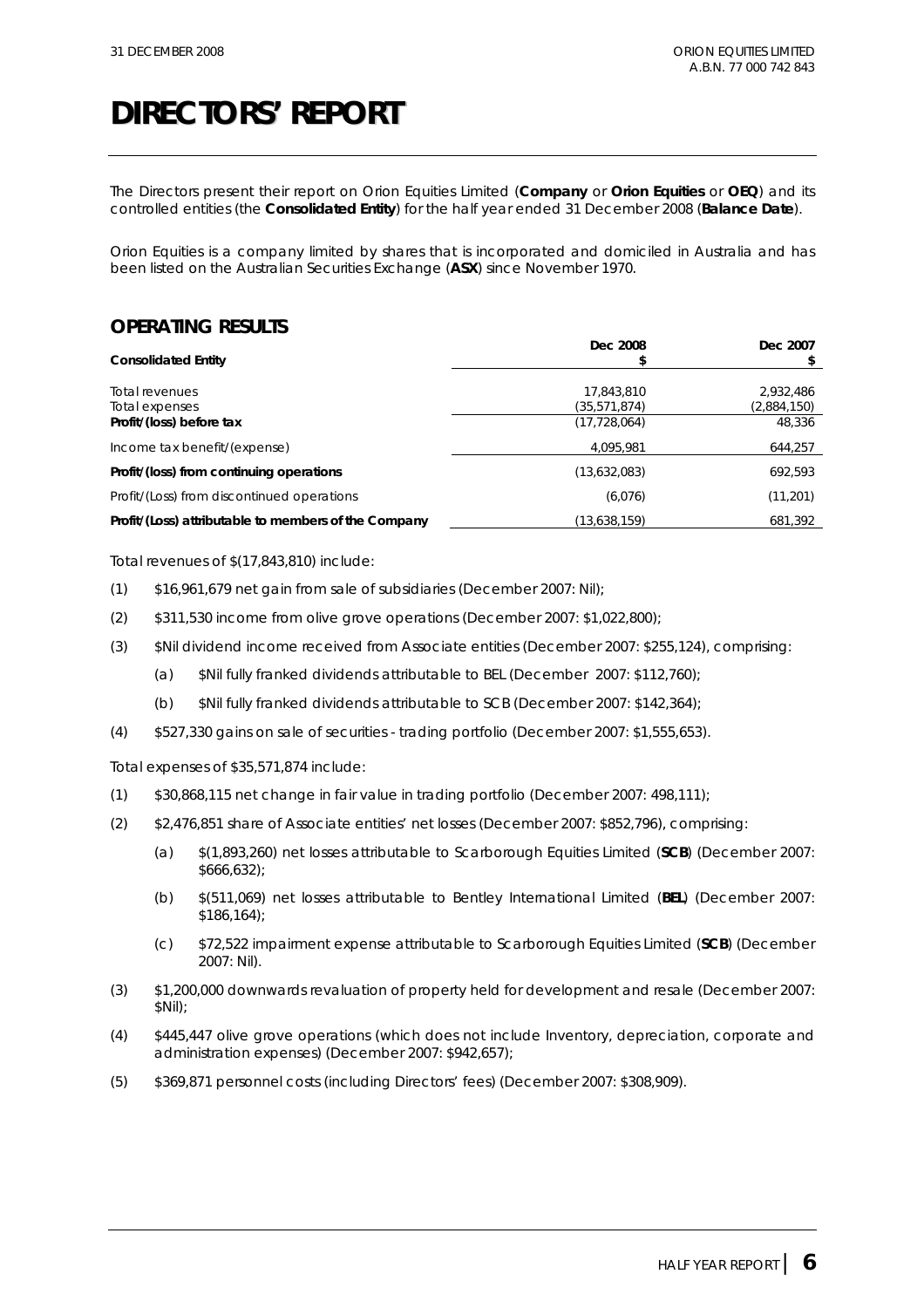### **EARNINGS/(LOSS) PER SHARE**

| <b>Consolidated Entity</b>                                                                                                                   | Dec 2008   | Dec 2007   |
|----------------------------------------------------------------------------------------------------------------------------------------------|------------|------------|
| Basic and diluted earnings/(loss) per share (cents)                                                                                          | (76.56)    | 3.82       |
| Weighted average number of ordinary shares<br>outstanding during the year used in the<br>calculation of basic and diluted earnings per share | 17.814.389 | 17.814.389 |

#### **FINANCIAL POSITION**

| <b>Consolidated Entity</b>                             | Dec 2008    | Jun 2008<br>\$ |
|--------------------------------------------------------|-------------|----------------|
| Cash                                                   | 669,204     | 517,781        |
| Financial assets at fair value through profit and loss | 5,489,681   | 17,991,115     |
| Investments in listed Associate entities               | 6,730,664   | 9,207,515      |
| Inventory                                              | 2,450,000   | 3,810,526      |
| Receivables                                            | 63,306      | 271,834        |
| Deferred tax assets                                    |             |                |
| Resource Projects                                      |             | 1,413,771      |
| Intangibles                                            | 250,000     | 250,000        |
| Other assets                                           | 3,113,033   | 3,192,234      |
| <b>Total Assets</b>                                    | 18,765,888  | 36,654,776     |
| <b>Tax liabilities</b>                                 |             | (4,095,981)    |
| Other payables and liabilities                         | (432, 573)  | (498, 249)     |
| <b>Net Assets</b>                                      | 18,333,315  | 32,060,546     |
| Issued capital                                         | 19,374,007  | 19,374,007     |
| Retained earnings                                      | (1,643,478) | 12,083,753     |
| Reserves                                               | 602,786     | 602,786        |
| <b>Total Equity</b>                                    | 18,333,315  | 32,060,546     |

#### **NET TANGIBLE ASSET BACKING (NTA)**

| <b>Consolidated Entity</b>                   | Dec 2008<br>\$ | <b>Jun 2008</b> |
|----------------------------------------------|----------------|-----------------|
| Net tangible assets (before tax)             | 18.083.315     | 35,906,527      |
| Pre-Tax NTA Backing per share                | 1.015          | 2.016           |
| Less deferred tax assets and tax liabilities |                | (4,095,981)     |
| Net tangible assets (after tax)              | 18,083,315     | 31,810,546      |
| Post-tax NTA Backing per share               | 1.015          | 1.786           |
| Based on total issued share capital          | 17,814,389     | 17,814,389      |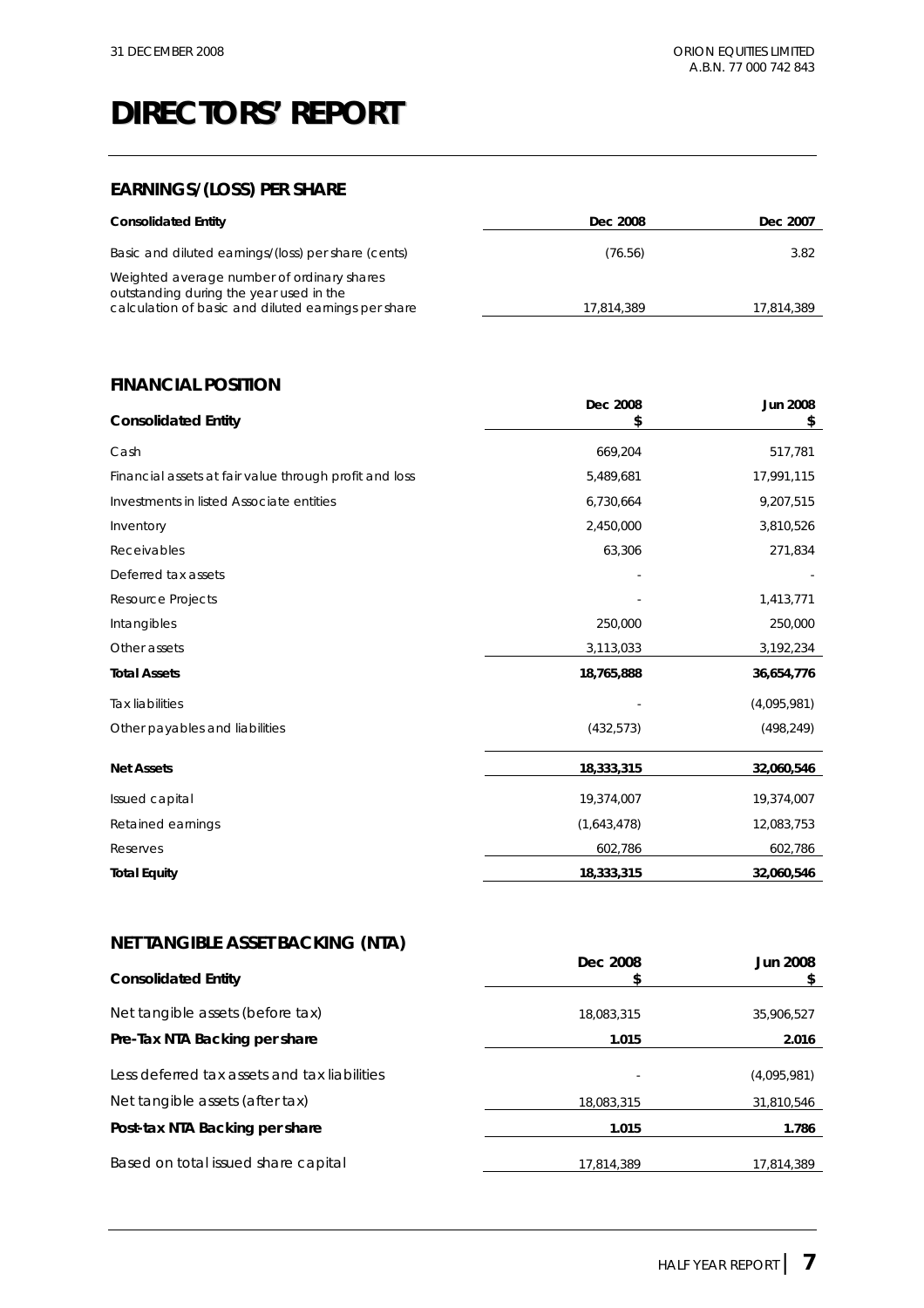#### **CONTROLLED AND ASSOCIATE ENTITIES**

Orion Equities has prepared a consolidated financial report incorporating the entities that it controlled during the half year. Those entities are:

- (1) Silver Sands Developments Pty Ltd (ACN 094 097 122), a wholly owned subsidiary;
- (2) Koorian Olives Pty Ltd (ACN 120 616 891, a wholly owned subsidiary;
- (3) CXM Limited (ACN 132 294 645), a wholly owned subsidiary;
- (4) Central Exchange Mining Ltd (ACN 119 438 265), a wholly owned subsidiary (until 11 August 2008);
- (5) Orion Indo Operations Pty Ltd (ACN 124 702 245), a wholly owned subsidiary (until 11 August 2008); and
- (6) PT Orion Indo Mining, 100% beneficially owned by Orion Indo Operations Pty Ltd (until 11 August 2008).

The Company ceased control of the following entities during the financial half year:

- (1) Central Exchange Mining Ltd, formerly a wholly owned subsidiary, was disposed to Strike Resources Limited (**Strike** or **SRK**) on 11 August 2008 in consideration for 1,750,000 Strike shares;
- (2) Orion Indo Operations Pty Ltd, formerly a wholly owned subsidiary, was disposed to Strike on 11 August 2008 in consideration for 7,750,000 Strike shares; and
- (3) PT Orion Indo Mining, 100% beneficially owned by Orion Indo Operations Pty Ltd.

The Company gained control of the following entity during the half year:

(1) CXM Limited (ACN 132 294 645) which was incorporated on 18 July 2008 as a wholly owned subsidiary.

Orion Equities has accounted for the following investments at Balance Date as investments in an Associate entity (on an equity accounting basis):

- (1) 28.47% interest in ASX listed Scarborough Equities Limited (ACN 061 287 045) (**SCB**);
- (2) 28.80% interest in ASX listed Bentley International Limited (ACN 008 108 218) (**BEL**); and
- (3) AquaVerde Holdings Pty Ltd (ACN 128 938 090), 50% owned by wholly owned subsidiary, Silver Sands Developments Pty Ltd.

#### **DIVIDENDS**

The Directors have not declared an interim dividend as the Company incurred a net loss for the half year and had accumulated losses as at 31 December 2008.

The Company paid a final dividend during the period:

| <b>Dividend Rate</b> | Record Date       | <b>Payment Date</b> | ™rankinɑ      |
|----------------------|-------------------|---------------------|---------------|
| 0.5 cents per share  | 19 September 2008 | 26 September 2008   | Fullv Franked |

#### **SECURITIES IN THE COMPANY**

At Balance Date and the date of this report, the Company had 17,814,389 shares on issue (31 December 2007: 17,814,389). The Company does not have other securities on issue at the date of this report.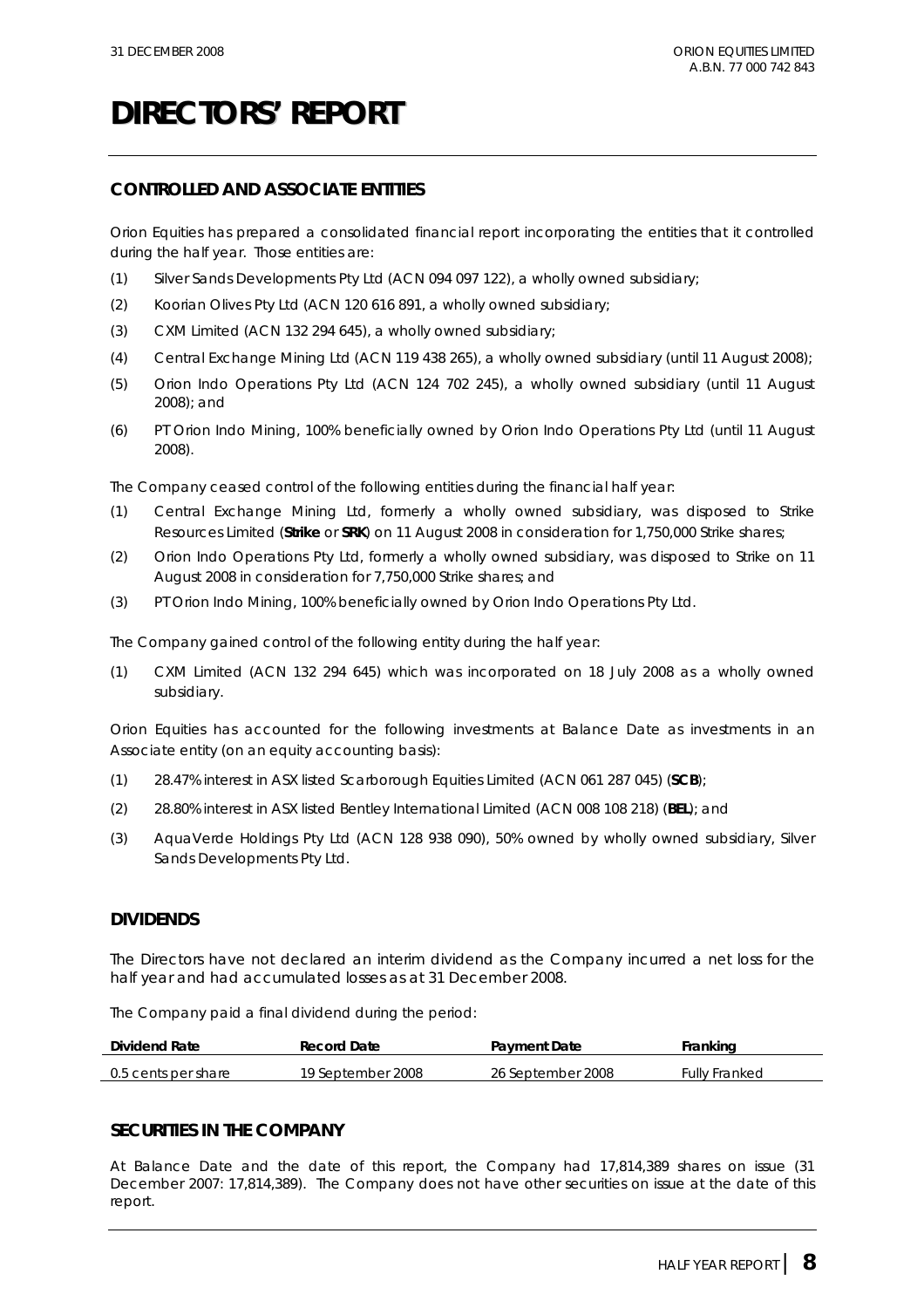#### **REVIEW OF OPERATIONS**

#### **(a) Portfolio Details As At 31 December 2008**

#### **Asset Weighting**

|                                                                        | % of Net Assets |
|------------------------------------------------------------------------|-----------------|
| Australian equities                                                    | 49%             |
| International equities <sup>4</sup>                                    | 18%             |
| Property held for development and resale                               | 13%             |
| Agribusiness <sup>5</sup>                                              | 18%             |
| Net tax liabilities (current year and deferred tax assets/liabilities) |                 |
| Net cash/other assets and provisions                                   | 2%              |
| <b>TOTAL</b>                                                           | 100%            |

#### **Top 10 Holdings in Securities Portfolio**

|    | <b>Equities</b>                               | Fair Value<br>\$'millionNet Assets Code | % of         | <b>ASX</b>     | <b>Industry Sector Exposures</b> |
|----|-----------------------------------------------|-----------------------------------------|--------------|----------------|----------------------------------|
|    |                                               |                                         |              |                |                                  |
|    | Strike Resources Limited <sup>°</sup>         | 4.34                                    | 24.00% SRK   |                | <b>Materials</b>                 |
|    | 2. Scarborough Equities Limited               | 3.45                                    | 19.08% SCB   |                | Diversified Financials           |
|    | 3. Bentley International Limited <sup>4</sup> | 3.28                                    | 18.14%       | BEL            | Diversified Financials           |
|    | 4. Katana Capital Limited                     | 0.50                                    | 2.79%        | KAT            | Diversified Financials           |
|    | 5. Alara Resources Limited                    | 0.31                                    | 1.70% AUO    |                | Energy                           |
|    | 6. Chemrok Pty Ltd                            | 0.16                                    |              | 0.86% Unlisted | N/A                              |
|    | 7. Bell Financial Group Ltd                   | 0.11                                    | $0.62\%$ BFG |                | Diversified Financials           |
| 8. | <b>Malagasy Minerals Limited</b>              | 0.02                                    | 0.12%        | MGY            | <b>Materials</b>                 |
|    | 9. Advanced Share Registry Limited            | 0.02                                    | 0.12% ASW    |                | Diversified Financials           |
|    | 10. Jabiru Metals Limited                     | 0.02                                    | 0.10%        | JML            | <b>Materials</b>                 |
|    | <b>TOTAL</b>                                  | 12.21                                   | 67.5%        |                |                                  |

<sup>&</sup>lt;sup>4</sup> BEL is an ASX listed investment company with investments in securities listed on overseas markets. The Company's investment in BEL represents an indirect interest in international equities.

<sup>5</sup> Koorian Olives assets include land, water licence, buildings, plant and equipment and inventory.<br>6 Spy includes listed shares and unlisted ontions (as disclosed in the note following the Ion 10 Holdi

<sup>6</sup> SRK includes listed shares and unlisted options (as disclosed in the note following the Top 10 Holdings)

Associate entities, BEL and SCB, have been equity accounted and are not held at fair value based on their last bid price on ASX as at Balance Date.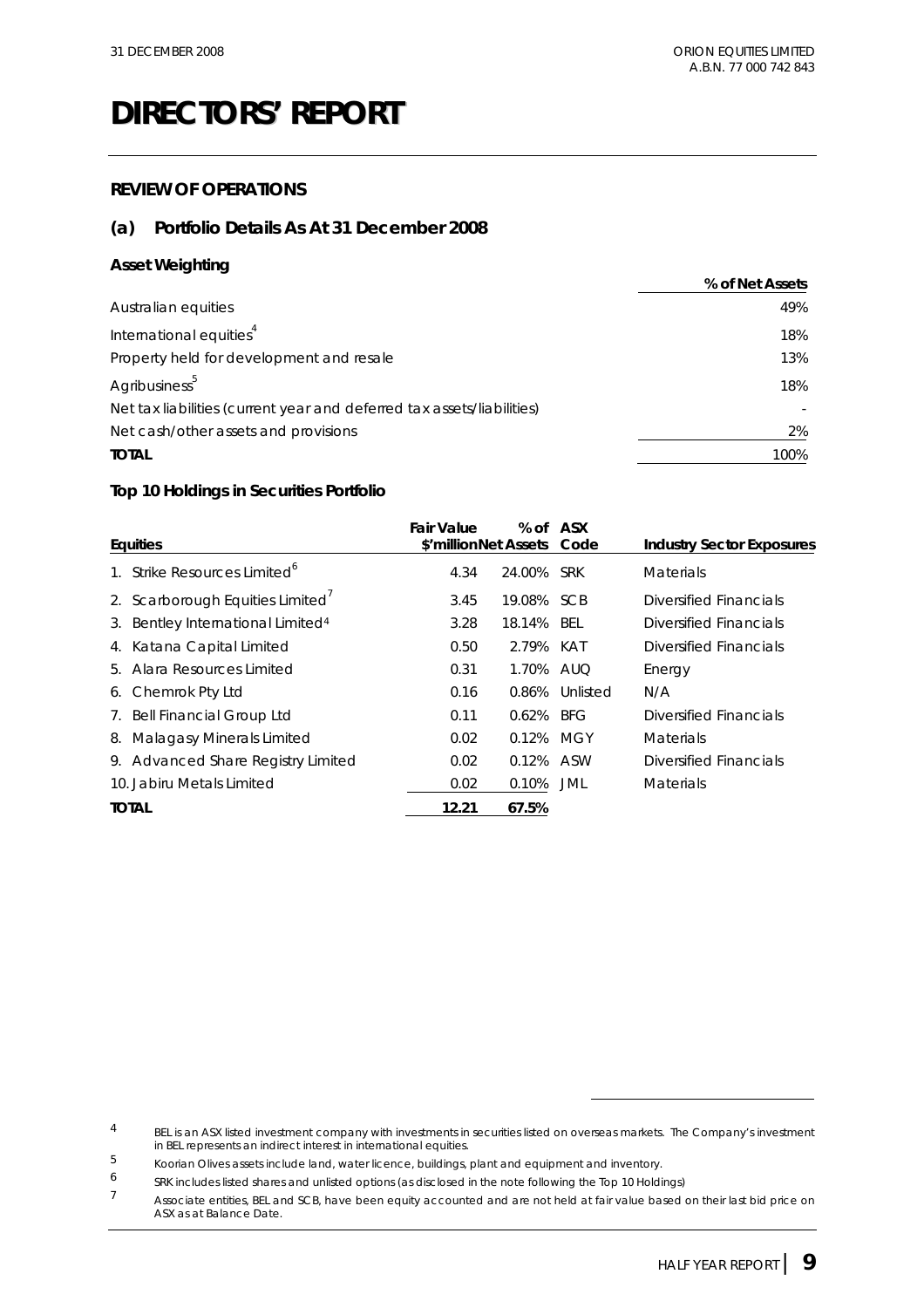|                                                               | Fair<br>Value<br>\$'million | % of Net<br>Assets | <b>ASX</b><br>Code |                                                                                                                               |
|---------------------------------------------------------------|-----------------------------|--------------------|--------------------|-------------------------------------------------------------------------------------------------------------------------------|
| (a) 13,190,802 shares                                         | 3.82                        | 21.2%              | <b>SRK</b>         |                                                                                                                               |
| (b) $1,833,333$<br>unlisted \$0.178<br>$(9$ Feb 2011) Options | 0.30                        | 1.6%               | Unlisted           | on a Black-Scholes<br>Fair value<br>is based<br>options<br>following<br>valuation<br>model<br>the<br>applying<br>assumptions: |
|                                                               |                             |                    |                    | SRK's share price being \$0.29 (the last bid price as at<br>(i)<br>31 December 2008).                                         |
| $(C)$ 1,666,667<br>unlisted \$0.278<br>(9 Feb 2011) Options   | 0.22                        | 1.2%               |                    | A risk free rate of return of 3.05% (based on the<br>(ii)<br>Commonwealth 3 year bond yield rate as at 31<br>December 2008).  |
|                                                               |                             |                    |                    | (iii) An estimated future volatility of SRK's share price of<br>80%.                                                          |
| Sub-total                                                     | 4.34                        | 24.0%              |                    |                                                                                                                               |

Note: The investment in Strike comprises the following securities:

#### **(b) Merger of Bentley International Limited and Scarborough Equities Limited**

On 28 November 2008, Scarborough Equities Limited (**Scarborough**) and Bentley International Limited (**Bentley**) entered into a merger implementation agreement (**Merger Agreement**) for the acquisition by Bentley of all the issued share capital of Scarborough (**Merger**).

Both Scarborough and Bentley are relatively small players in an industry dominated by much larger listed investment companies. Through the combination of these companies, Scarborough and Bentley shareholders have the opportunity to benefit from the enhanced position of the merged group by becoming shareholders in what will become a single listed investment company with larger net assets of approximately \$27 million<sup>8</sup> (with no borrowings) and a larger shareholder base of approximately 2,400 shareholders<sup>9</sup>.

The Merger will involve Scarborough shareholders exchanging their Scarborough shares for shares in Bentley on a net tangible asset (**NTA**) for NTA valuation basis. The Merger is implemented via a Courtapproved scheme of arrangement (**Scheme**). Upon implementation of the Scheme, Bentley will acquire 100% of Scarborough's shares; Scarborough will become a wholly owned subsidiary of Bentley and will be delisted from the ASX.

Illustratively, and based upon the recently released 31 January 2009 post-tax NTA of Bentley (\$0.3788 per share<sup>10</sup>) and Scarborough (\$0.5892 per share<sup>11</sup>) shares:

- Bentley would issue approximately 1.5554 new Bentley shares for each Scarborough share acquired from eligible Scarborough shareholders;
- Orion would receive ~ 8,740,796 new Bentley shares in consideration for the transfer of 5,619,645 Scarborough shares to Bentley under the Scheme;
- Post-Merger, Orion would own ~20.329 million Bentley shares representing 28.7% of Bentley expanded share capital (currently 28.8%).

The final position is to be determined as at the Calculation Date, which is the date on which the Scheme becomes effective, on 27 February 2009.

<sup>8</sup> Based on the unaudited NTAs of Scarborough and Bentley as at 31 January 2009.

<sup>9</sup> Based on the number of shareholders of Scarborough and Bentley as at 31 January 2009.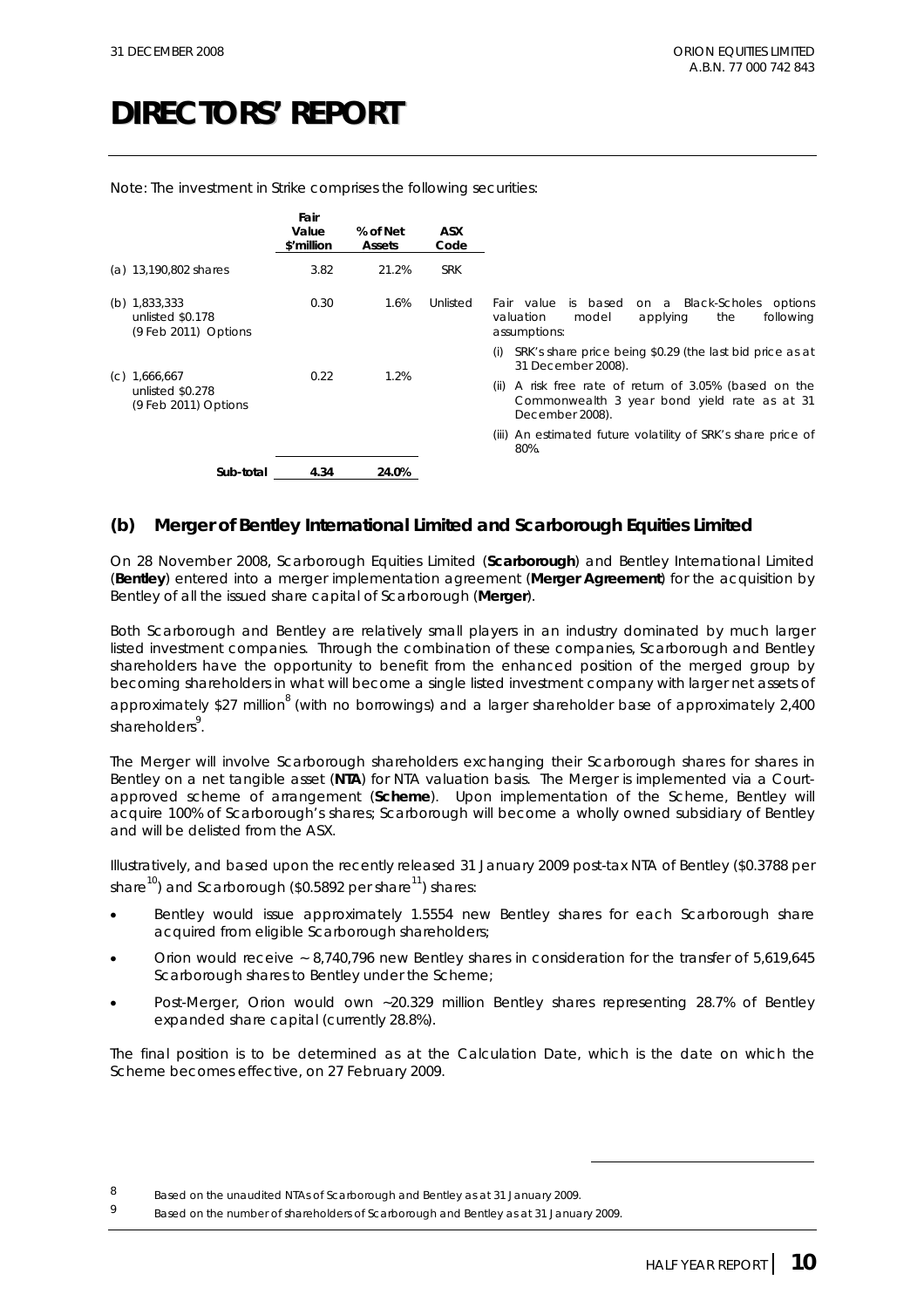On 20 February 2009, Scarborough shareholders approved the Scheme<sup>10</sup>.

On 25 February 2009, Bentley shareholders approved various matters in connection with the Merger, including the adoption of a new investment mandate and change of name to "Bentley Capital Limited"<sup>11</sup>

On 27 February 2009, Scarborough obtained Court approval for the Scheme. This is the date on which the Scheme becomes effective.

Upon completion of the Scheme, Bentley will acquire 100% of Scarborough's shares; Scarborough will become a wholly owned subsidiary of Bentley and will be delisted from the ASX.

#### **(c) Agribusiness**

The Koorian Olive Grove is a 143 hectare commercial olive grove located in Gingin, Western Australian (approximately 100 kilometres North of Perth) producing olive oil and table olives from approximately 64,500, 9 year old olive tree plantings.

A summary of olive grove operations during the half year is as follows:

- (a) Sales of ~95,000 litres of oil from the 2008 harvest season realised \$311,530 (Dec 2007: \$1,022,800);
- (b) The reduction in oils processed from the 2008 harvest reflects the biennial cycle of growth and production from olive trees whereby trees exhibit alternating years of high and low bearing fruit;
- (c) Olive grove operation expenses were \$445,447 (which does not include Inventory, depreciation, corporate and administration expenses) (Dec 2007: \$942,657);
- (d) There were no Inventory (that is, unsold olive oils) as at 31 December 2008 (Dec 2007: \$160,562).

#### **(d) Sale of Interests in Berau Coal and Paulsens East Iron Ore Projects**

On 11 August 2008, the Company disposed of its 70% interest in the Indonesian Berau Coal Project (via the sale of Orion Indo Operations Pty Ltd) and its 25% interest in the West Australian Paulsens East Iron Ore Project (via the sale of Central Exchange Mining Ltd) to its joint venture (**JV**) partner in these projects, ASX listed Strike Resources Limited. A total of 9.5 million Strike shares were issued to Orion as consideration for the sale.

These transactions crystallised a significant value gain for Orion shareholders on disposal. At the date these transactions were completed, Strike shares were trading at \$1.97, valuing the 9.5 million shares received as consideration at \$18.7 million. The Company had accounted for these projects at cost, being \$1.7 million. Therefore, the gain realised on sale during the half year was \$17 million (pre tax).

Orion now holds a total of 13,090,802 shares in Strike, accounting for 10.07% of Strike's total issued share capital and 3.5 million unlisted options with a weighted average exercise price of \$0.225 per option.

Orion has retained an existing 2% royalty on production, which remains in place on the projects vended into Strike in 2006, which includes the Paulsen East tenements, and the projects vended into ASX listed Alara Resources Limited (**AUQ**) in May 2007.

<sup>10</sup> Pursuant to Scarborough's Scheme Booklet dated 16 January 209 and released on ASX on 22 January 2009.

<sup>11</sup> Pursuant to Bentley's Notice of Meeting dated 15 January 2009 and released on ASX on 23 January 2009.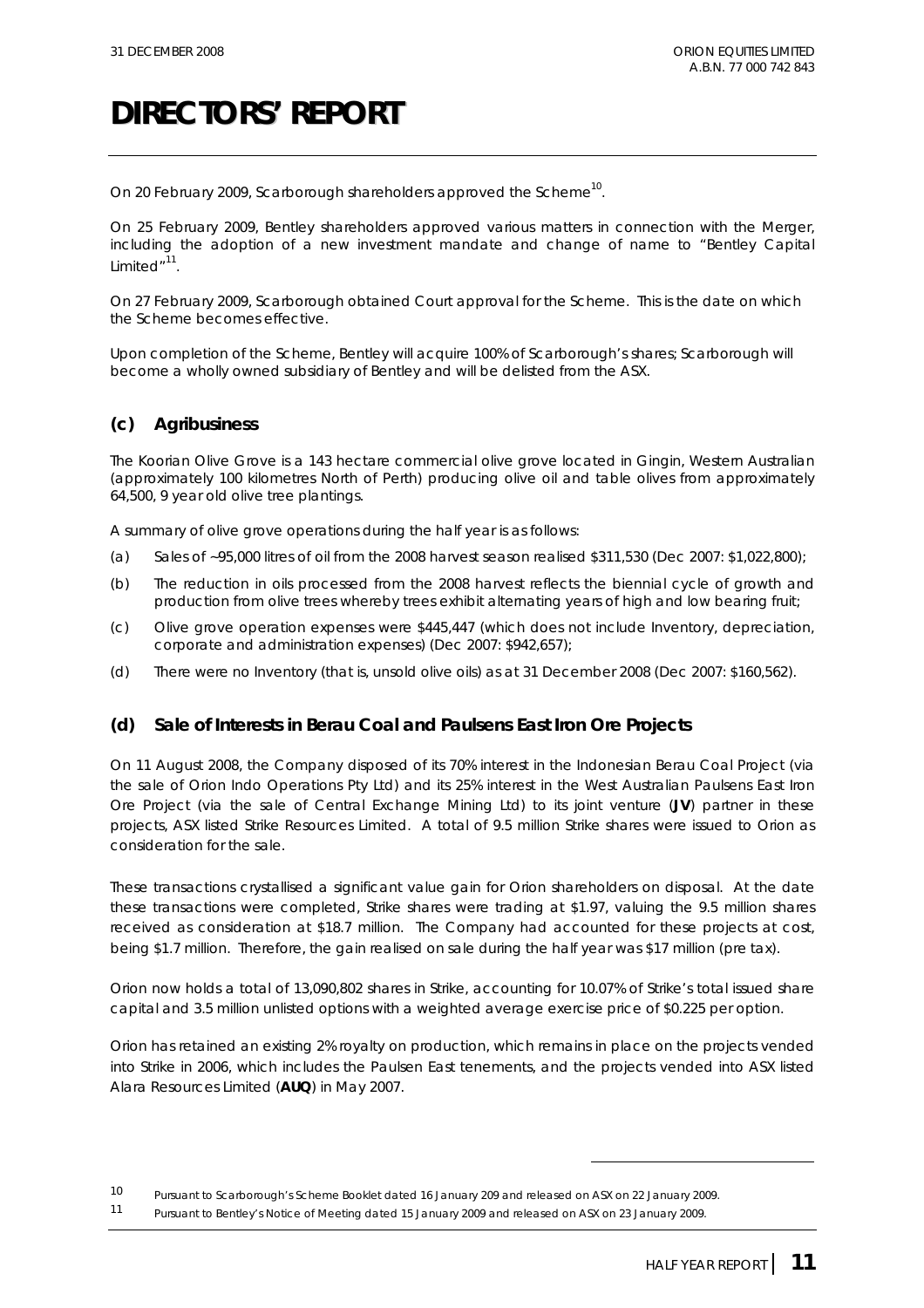#### **BOARD OF DIRECTORS**

Information concerning Directors in office during or since the half year are:

| Farooq Khan                                                      | <b>Executive Chairman</b>                                                                                                                                                                                                                                                                                                                                                                                                                                                                                                         |
|------------------------------------------------------------------|-----------------------------------------------------------------------------------------------------------------------------------------------------------------------------------------------------------------------------------------------------------------------------------------------------------------------------------------------------------------------------------------------------------------------------------------------------------------------------------------------------------------------------------|
| Appointed                                                        | 23 October 2006                                                                                                                                                                                                                                                                                                                                                                                                                                                                                                                   |
| <i><u><b>Oualifications</b></u></i>                              | BJuris, LLB. (Western Australia)                                                                                                                                                                                                                                                                                                                                                                                                                                                                                                  |
| Experience                                                       | Mr Khan is a qualified lawyer having previously practised principally in the field of<br>corporate law. Mr Khan has extensive experience in the securities industry, capital<br>markets and the executive management of ASX listed companies. In particular, Mr<br>Khan has quided the establishment and growth of a number of public listed companies<br>in the investment, mining and financial services sector. He has considerable<br>experience in the fields of capital raisings, mergers and acquisitions and investments. |
| Relevant interest in shares                                      | 2,000 shares - directly<br>8,558,127 shares - indirectly <sup>12</sup>                                                                                                                                                                                                                                                                                                                                                                                                                                                            |
| Other current directorships in<br>listed entities                | Current Chairman and Managing Director of:<br>Queste Communications Ltd (QUE) (since 10 March 1998)<br>(1)                                                                                                                                                                                                                                                                                                                                                                                                                        |
|                                                                  | Current Chairman of:<br>Bentley International Limited (BEL) (director since 2 December 2003)<br>(2)<br>Scarborough Equities Limited (SCB) (since 29 November 2004)<br>(3)                                                                                                                                                                                                                                                                                                                                                         |
|                                                                  | Current Executive Director of:<br>(4)<br>Strike Resources Limited (SRK) (since 9 September 1999)<br>(5)<br>Alara Resources Limited (AUQ) (since 18 May 2007)                                                                                                                                                                                                                                                                                                                                                                      |
|                                                                  | Current Non-Executive Director of:<br>(6)<br>Interstaff Recruitment Limited (ITS) (since 27 April 2006)                                                                                                                                                                                                                                                                                                                                                                                                                           |
| Former directorships in other<br>listed entities in past 3 years | (1)<br>Altera Capital Limited (AEA) (9 November 2001 to 18 October 2005)<br>(2)<br>Sofcom Limited (SOF) (3 July 2002 to 18 October 2005)                                                                                                                                                                                                                                                                                                                                                                                          |

| William M. Johnson                                               | <b>Executive Director</b>                                                                                                                                                                                                                                                                                                                                                                                                                                                                                                                                                                                                                                                                                                                                                                                                                                                                                                            |  |  |
|------------------------------------------------------------------|--------------------------------------------------------------------------------------------------------------------------------------------------------------------------------------------------------------------------------------------------------------------------------------------------------------------------------------------------------------------------------------------------------------------------------------------------------------------------------------------------------------------------------------------------------------------------------------------------------------------------------------------------------------------------------------------------------------------------------------------------------------------------------------------------------------------------------------------------------------------------------------------------------------------------------------|--|--|
| Appointed                                                        | 28 February 2003.                                                                                                                                                                                                                                                                                                                                                                                                                                                                                                                                                                                                                                                                                                                                                                                                                                                                                                                    |  |  |
| Qualifications                                                   | MA (Oxon), MBA                                                                                                                                                                                                                                                                                                                                                                                                                                                                                                                                                                                                                                                                                                                                                                                                                                                                                                                       |  |  |
| Experience                                                       | Mr Johnson commenced his career in resource exploration and has most recently held<br>senior management and executive roles in a number of public companies in Australia,<br>New Zealand and Asia. As Regional Director Asia Pacific for Telecom New Zealand Ltd,<br>Mr Johnson was responsible for identifying, evaluating and implementing investment<br>strategies that included start-up technology ventures, a technology focussed venture<br>capital fund and strategic investments and acquisitions in Asia and Australia. As<br>Executive Director, Mr Johnson is part of the Investment Committee of the Company<br>and has been actively involved in the strategic analysis of a diverse range of business<br>and investment opportunities and the execution of a number of corporate<br>transactions. Mr Johnson brings a considerable depth of experience in business<br>strategy and investment analysis and execution. |  |  |
| Relevant interest in shares                                      | None                                                                                                                                                                                                                                                                                                                                                                                                                                                                                                                                                                                                                                                                                                                                                                                                                                                                                                                                 |  |  |
| Other current directorships in<br>listed entities                | Current Director of:<br>(1)<br>Strike Resources Limited (SRK) (since 14 July 2006)<br>Scarborough Equities Limited (SCB) (since 29 November 2004)<br>(2)                                                                                                                                                                                                                                                                                                                                                                                                                                                                                                                                                                                                                                                                                                                                                                             |  |  |
| Former directorships in other<br>listed entities in past 3 years | Drillsearch Energy Limited (DLS) (24 October 2006 to 11 August 2008)<br>(1)<br>(2)<br>Altera Capital Limited (AEA) (18 October 2005 to 8 August 2006)<br>(3)<br>Sofcom Limited (SOF) (18 October 2005 to 19 March 2008)                                                                                                                                                                                                                                                                                                                                                                                                                                                                                                                                                                                                                                                                                                              |  |  |

12 Held by Queste Communications Ltd (**QUE**); Farooq Khan (and associated companies) have a deemed relevant interest in the OEQ shares in which QUE has a relevant interest by reason of having >20% voting power in QUE.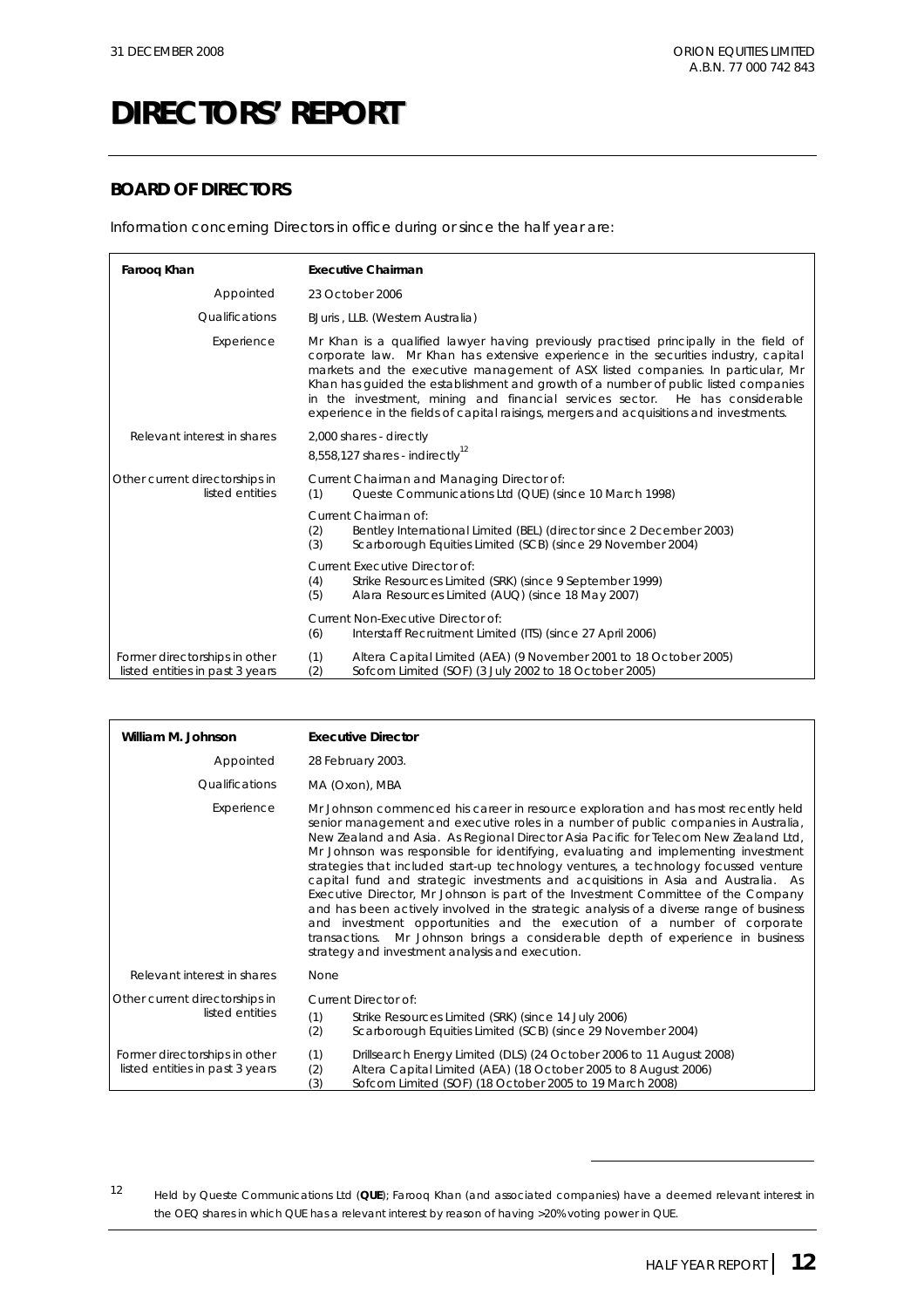| Victor P. H. Ho                                                  | <b>Executive Director and Company Secretary</b>                                                                                                                                                                                                                                                                                                                                                                                                                                                                                                                            |  |
|------------------------------------------------------------------|----------------------------------------------------------------------------------------------------------------------------------------------------------------------------------------------------------------------------------------------------------------------------------------------------------------------------------------------------------------------------------------------------------------------------------------------------------------------------------------------------------------------------------------------------------------------------|--|
| Appointed                                                        | Executive Director since 4 July 2003; Company Secretary since 2 August 2000                                                                                                                                                                                                                                                                                                                                                                                                                                                                                                |  |
| Qualifications                                                   | BCom, LLB (Western Australia)                                                                                                                                                                                                                                                                                                                                                                                                                                                                                                                                              |  |
| Experience                                                       | Mr Ho has been in executive and company secretarial roles with a number of public<br>listed companies since early 2000. Previously, Mr Ho had 9 years experience in the<br>taxation profession with the Australian Tax Office and in a specialist tax law firm. Mr Ho<br>has been actively involved in the structuring and execution of a number of corporate<br>transactions, capital raisings and capital management matters and has extensive<br>experience in public company administration, corporations law, stock exchange<br>compliance and shareholder relations. |  |
| Relevant interest in shares                                      | None                                                                                                                                                                                                                                                                                                                                                                                                                                                                                                                                                                       |  |
| Other positions held in listed<br>entities                       | Current Executive Director and Company Secretary of:<br>Strike Resources Limited (SRK) (Secretary since 9 March 2000 and Director since<br>(1)<br>12 October 2000)                                                                                                                                                                                                                                                                                                                                                                                                         |  |
|                                                                  | Current Company Secretary of:<br>Queste Communications Ltd (QUE) (since 30 August 2000)<br>(2)<br>Bentley International Limited (BEL) (since 5 February 2004)<br>(3)<br>Scarborough Equities Limited (SCB) (since 29 November 2004)<br>(4)<br>(5)<br>Alara Resources Limited (AUQ) (since 4 April 2007)                                                                                                                                                                                                                                                                    |  |
| Former directorships in other<br>listed entities in past 3 years | (1)<br>Altera Capital Limited (AEA) (Director between 9 November 2001 and 8 August<br>2006; Secretary between 26 November 2001 and 8 August 2006)<br>Sofcom Limited (SOF) (Director between 3 July 2002 and 19 March 2008;<br>(2)<br>Secretary between 23 July 2003 and 19 March 2008)                                                                                                                                                                                                                                                                                     |  |

| Yaqoob Khan                                                      | <b>Non-Executive Director</b>                                                                                                                                                                                                                                                                                                                                                                                                                                                                                                                                                                           |
|------------------------------------------------------------------|---------------------------------------------------------------------------------------------------------------------------------------------------------------------------------------------------------------------------------------------------------------------------------------------------------------------------------------------------------------------------------------------------------------------------------------------------------------------------------------------------------------------------------------------------------------------------------------------------------|
| Appointed                                                        | 5 November 1999                                                                                                                                                                                                                                                                                                                                                                                                                                                                                                                                                                                         |
| Qualifications                                                   | BCom (Western Australia), Master of Science in Industrial Administration (Carnegie<br>Mellon)                                                                                                                                                                                                                                                                                                                                                                                                                                                                                                           |
| Experience                                                       | After working for several years in the Australian Taxation Office, Mr Khan completed his<br>postgraduate Masters degree and commenced work as a senior executive responsible<br>for product marketing, costing systems and production management. Mr Khan has<br>been an integral member of the team responsible for the pre-IPO structuring and IPO<br>promotion of a number of ASX floats and has been involved in the management of<br>such companies. Mr Khan brings considerable international experience in key aspects<br>of corporate finance and the strategic analysis of listed investments. |
| Relevant interest in shares                                      | None                                                                                                                                                                                                                                                                                                                                                                                                                                                                                                                                                                                                    |
| Other current directorships in<br>listed entities                | Queste Communications Ltd (QUE) (since 10 March 1998)                                                                                                                                                                                                                                                                                                                                                                                                                                                                                                                                                   |
| Former directorships in other<br>listed entities in past 3 years | Strike Resources Limited (SRK) (9 September 1999 to 26 September 2005)                                                                                                                                                                                                                                                                                                                                                                                                                                                                                                                                  |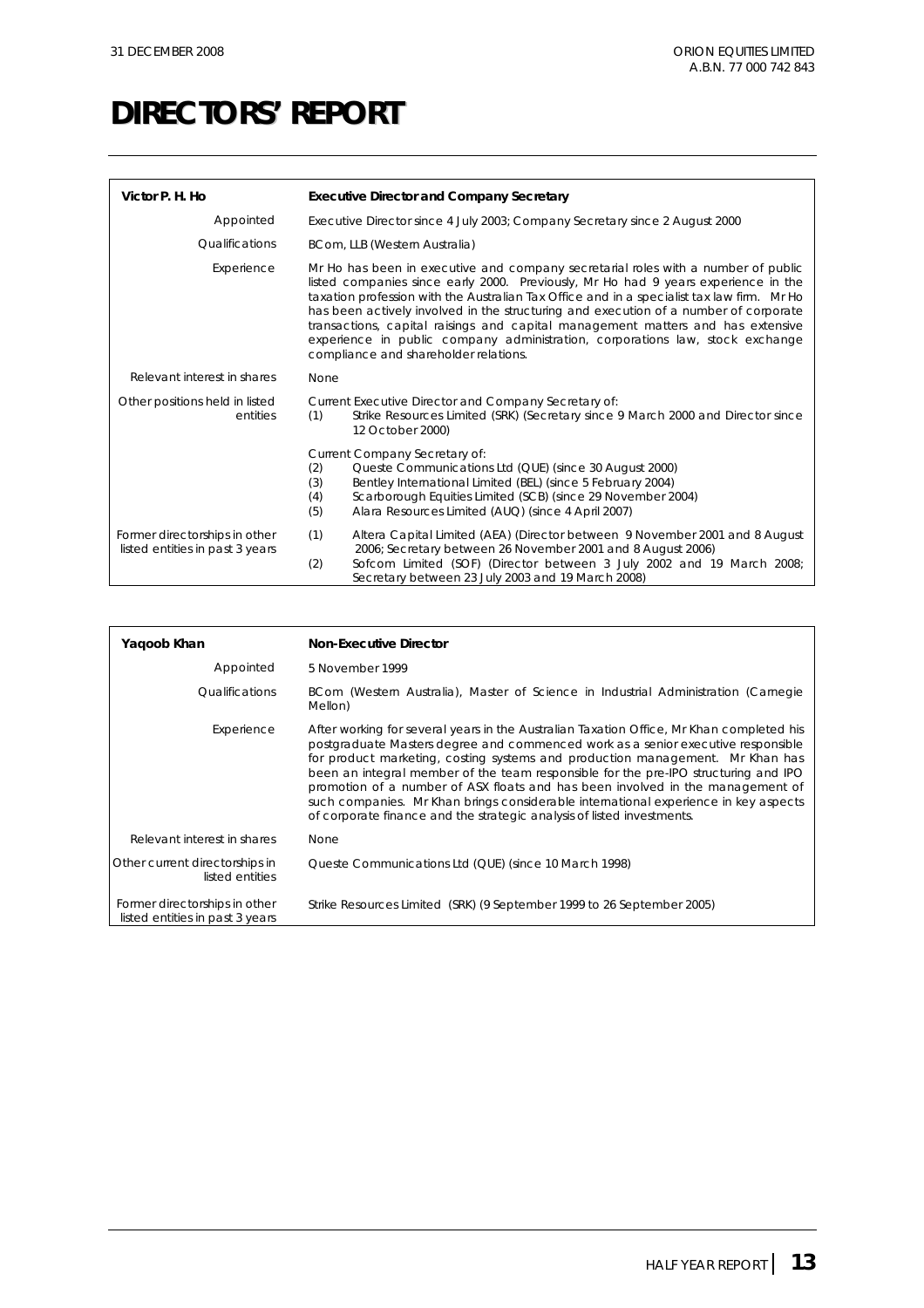#### **AUDITOR'S INDEPENDENCE DECLARATION**

A copy of the Auditor's Independence Declaration as required under section 307C of the *Corporations Act 2001* forms part of this Directors Report and is set out on page 15. This relates to the Auditor's Independant Review Report, where the Auditors state that they have issued an independence declaration.

Signed for and on behalf of the Directors in accordance with a resolution of the Board,

**Farooq Khan Victor Ho Chairman** Director

**27 February 2009**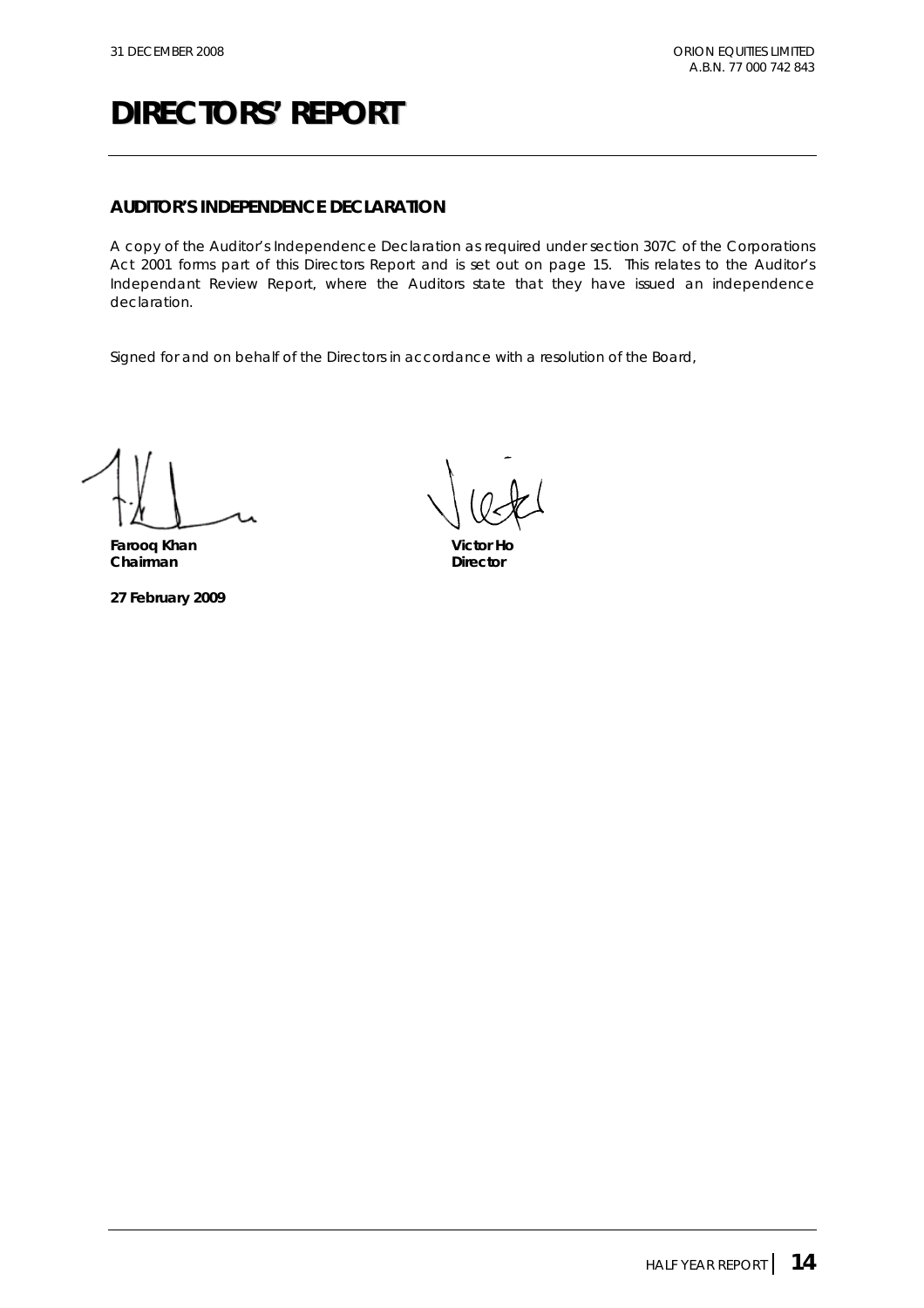

**BDO Kendalls** 

BDO Kendalls Audit & Assurance (WA) Pty Ltd 128 Hay Street SUBIACO WA 6008 PO Box 700 WEST PERTH WA 6872 Phone 61 8 9380 8400 Fax 61 8 9380 8499 aa.perth@bdo.com.au www.bdo.com.au

ABN 79 112 284 787

27<sup>th</sup> February 2009

The Directors Orion Equities Ltd Level 14, 221 St Georges Tce PERTH WA 6000

Dear Sirs,

#### **DECLARATION OF INDEPENDENCE BY BRAD MCVEIGH TO THE DIRECTORS OF ORION EQUITIES LIMITED**

As lead auditor for the review of Orion Equities Limited for the half-year ended 31 December 2008, I declare that, to the best of my knowledge and belief, there have been no contraventions of:

- the auditor independence requirements of the Corporations Act 2001 in relation to the review; and
- any applicable code of professional conduct in relation to the review.

This declaration is in respect of Orion Equities Limited and the entities it controlled during the period.

 $MU_2/$ 

**Brad McVeigh Director** 

Bpo Kendalls

**BDO Kendalls Audit & Assurance (WA) Pty Ltd**  Dated this 27<sup>th</sup> day of February 2009 Perth, Western Australia

> BDO Kendalls is a national association of separate partnerships and entities

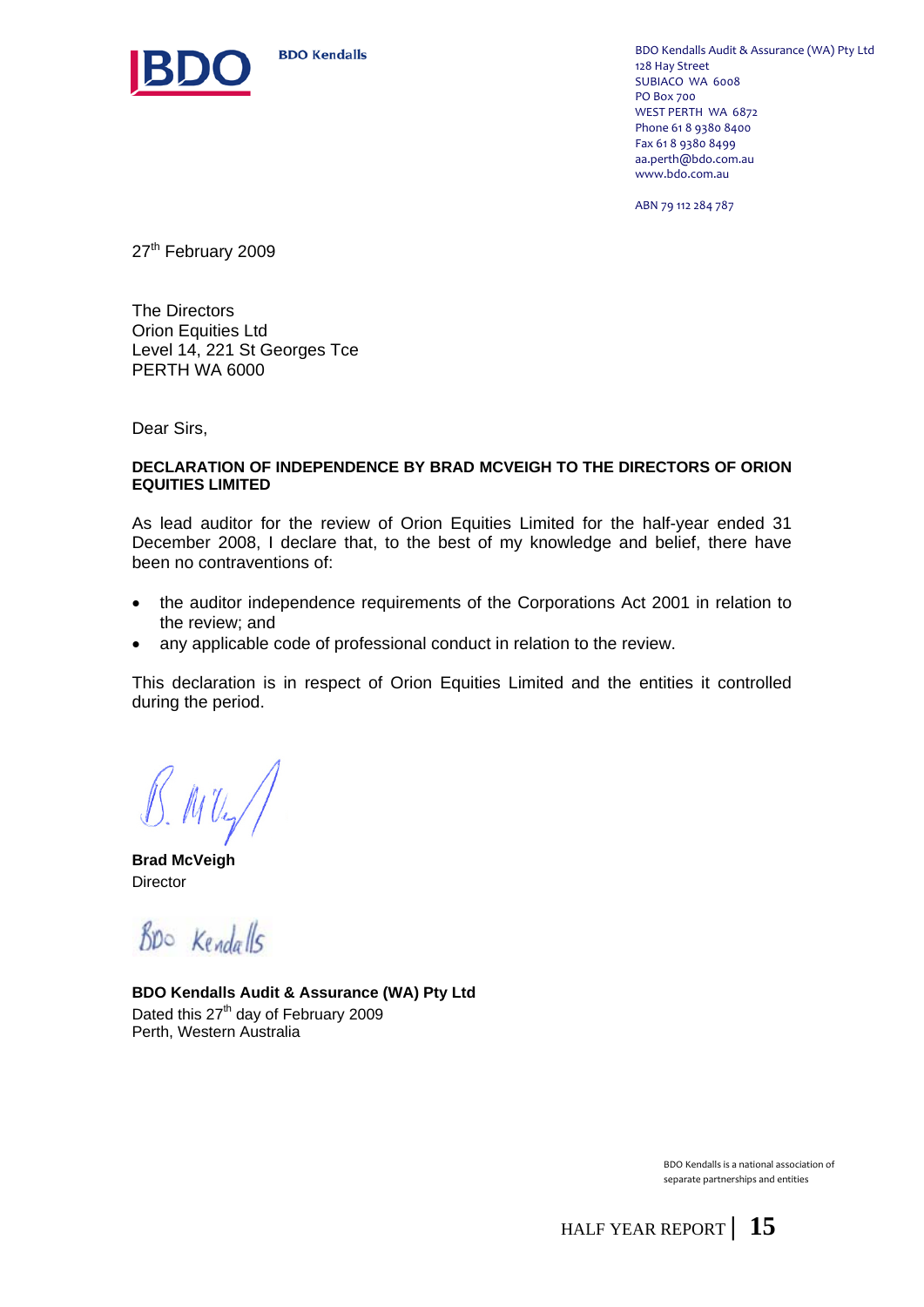### **INCOME STATEMENT FOR THE PERIOD ENDED 31 DECEMBER 2008**

|                                                                                                                                     |                                                | <b>Consolidated Entity</b> |                    |                                   |
|-------------------------------------------------------------------------------------------------------------------------------------|------------------------------------------------|----------------------------|--------------------|-----------------------------------|
|                                                                                                                                     |                                                | <b>Note</b>                | 31 Dec 08<br>\$    | 31 Dec 07<br>\$                   |
| Revenue from continuing operations<br>- Gains on sale of securities<br>Other income<br>- Dividends received from Associate entities |                                                |                            | 354,801<br>527,330 | 1,121,709<br>1,555,653<br>255,124 |
|                                                                                                                                     | - Net gain from sale of subsidiaries           |                            | 16,961,679         |                                   |
|                                                                                                                                     |                                                | 2a                         | 17,843,810         | 2,932,486                         |
| <b>Expenses</b>                                                                                                                     |                                                | 2 <sub>b</sub>             |                    |                                   |
| Personnel                                                                                                                           |                                                |                            | (369, 871)         | (308,909)                         |
| Communications                                                                                                                      |                                                |                            | (11, 158)          | (13, 042)                         |
| Occupancy                                                                                                                           |                                                |                            | (16, 953)          | (39, 836)                         |
| Corporate                                                                                                                           |                                                |                            | (17,663)           | (13, 465)                         |
| Financing                                                                                                                           |                                                |                            | (1, 303)           | (2,015)                           |
| Borrowing cost                                                                                                                      |                                                |                            |                    | (47)                              |
|                                                                                                                                     | Costs in relation to investments               |                            | (653)              |                                   |
|                                                                                                                                     | Trading portfolio - net change in fair value   |                            | (30,868,115)       | (498, 111)                        |
| Olive grove operations                                                                                                              |                                                |                            | (445, 447)         | (942, 657)                        |
| Land operations                                                                                                                     |                                                |                            | (1, 236, 271)      |                                   |
| Administration expenses                                                                                                             |                                                |                            |                    |                                   |
|                                                                                                                                     | - legal and other professional fees            |                            | (7,980)            | (13,069)                          |
|                                                                                                                                     | - exploration and evaluation expenditure       |                            | (19, 224)          | (13, 304)                         |
| - brokerage fees                                                                                                                    |                                                |                            | (6, 364)           | (27, 922)                         |
| $-$ other                                                                                                                           |                                                |                            | (94, 021)          | (158, 977)                        |
|                                                                                                                                     | Share of Associate entities' net profit/(loss) |                            | (2,476,851)        | (852, 796)                        |
| Profit/(Loss) before income tax                                                                                                     |                                                |                            | (17, 728, 064)     | 48,336                            |
| Income tax (expense)/ benefit                                                                                                       |                                                |                            | 4,095,981          | 644,257                           |
|                                                                                                                                     | Profit/(Loss) from continuing operations       |                            | (13,632,083)       | 692,593                           |
|                                                                                                                                     | Loss from discontinued operations              | 3                          | (6,076)            | (11, 201)                         |
| Profit/(Loss) after income tax                                                                                                      |                                                |                            | (13,638,159)       | 681,392                           |
|                                                                                                                                     |                                                |                            |                    |                                   |
| Dividends per share (cents)                                                                                                         |                                                | 4                          | 3.5                | 4.50                              |
|                                                                                                                                     | Basic earnings/(loss) per share (cents)        | 5                          | (76.6)             | 3.8                               |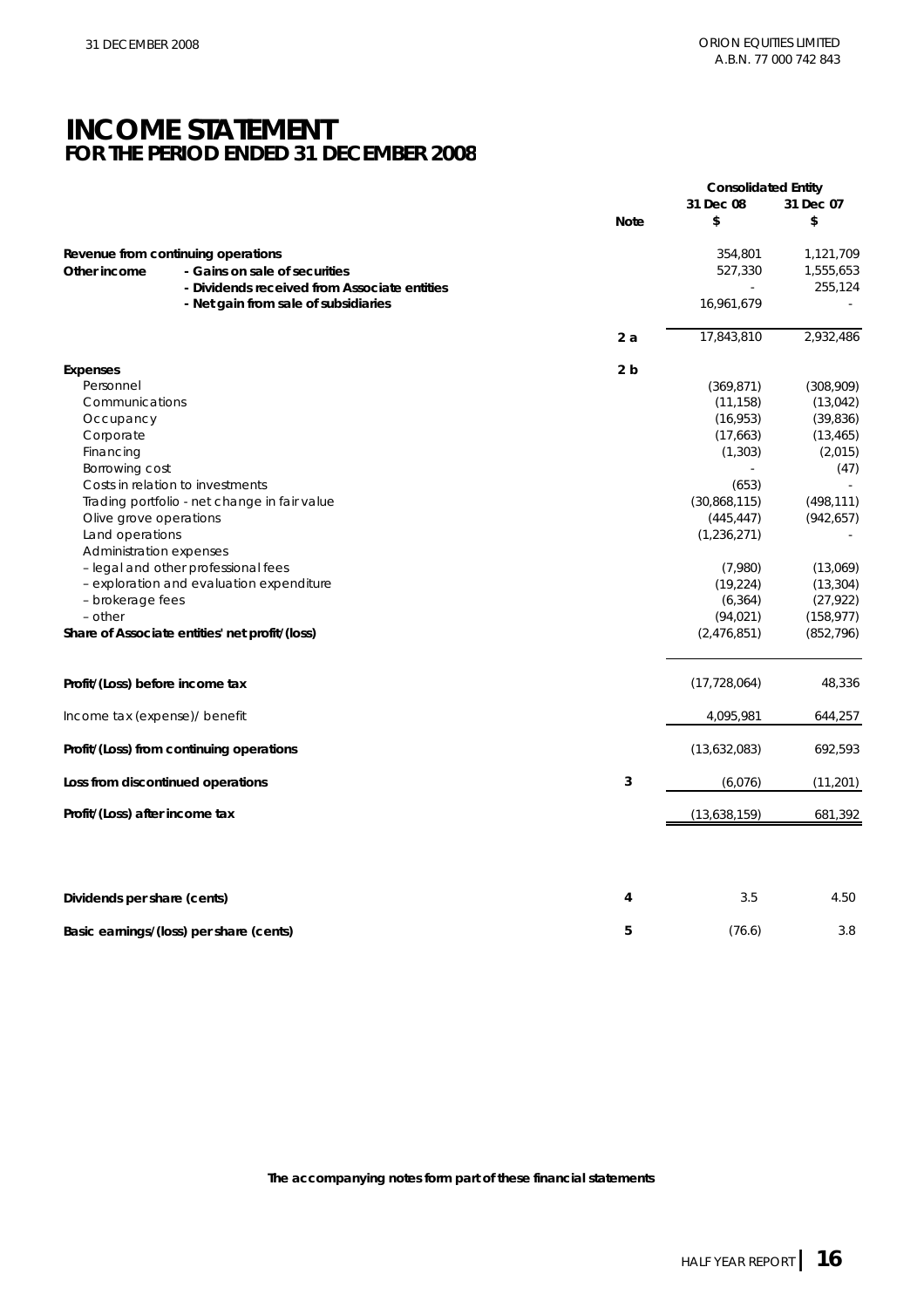### **BALANCE SHEET AS AT 31 DECEMBER 2008**

|                                                       | <b>Consolidated Entity</b> |             |            |  |
|-------------------------------------------------------|----------------------------|-------------|------------|--|
|                                                       |                            | 31 Dec 08   | 30 Jun 08  |  |
|                                                       | <b>Note</b>                | \$          | \$         |  |
| <b>CURRENT ASSETS</b>                                 |                            |             |            |  |
| Cash and cash equivalents                             | 6                          | 669,204     | 517,781    |  |
| Trade and other receivables                           |                            | 30,483      | 239,011    |  |
| Financial assets at fair value through profit or loss | $\overline{\phantom{a}}$   | 5,489,681   | 17,991,115 |  |
| Inventories                                           | 8                          |             | 160,526    |  |
|                                                       |                            |             |            |  |
| <b>TOTAL CURRENT ASSETS</b>                           |                            | 6,189,368   | 18,908,433 |  |
|                                                       |                            |             |            |  |
| <b>NON CURRENT ASSETS</b>                             |                            |             |            |  |
| Trade and other receivables                           |                            | 32,823      | 32,823     |  |
| Inventory                                             | 8                          | 2,450,000   | 3,650,000  |  |
| Investments in controlled entities                    |                            |             |            |  |
| Investments in Associate entities                     |                            |             |            |  |
| - equity accounted                                    | 9                          | 6,730,664   | 9,207,515  |  |
| Property, plant and equipment                         |                            | 2,531,453   | 2,610,654  |  |
| Olive trees                                           |                            | 581,580     | 581,580    |  |
| Intangibles                                           |                            | 250,000     | 250,000    |  |
| Resource projects                                     |                            | L.          | 1,413,771  |  |
|                                                       |                            |             |            |  |
| <b>TOTAL NON CURRENT ASSETS</b>                       |                            | 12,576,520  | 17,746,343 |  |
| <b>TOTAL ASSETS</b>                                   |                            | 18,765,888  | 36,654,776 |  |
| <b>CURRENT LIABILITIES</b>                            |                            |             |            |  |
| Trade and other payables                              |                            | 432,573     | 498,249    |  |
| Current tax liabilities                               |                            |             | 58,116     |  |
|                                                       |                            |             |            |  |
| <b>TOTAL CURRENT LIABILITIES</b>                      |                            | 432,573     | 556,365    |  |
| <b>NON CURRENT LIABILITIES</b>                        |                            |             |            |  |
| Deferred tax liability                                |                            |             | 4,037,865  |  |
|                                                       |                            |             |            |  |
| <b>TOTAL NON CURRENT LIABILITIES</b>                  |                            | $\sim$      | 4,037,865  |  |
| <b>TOTAL LIABILITIES</b>                              |                            | 432,573     | 4,594,230  |  |
|                                                       |                            |             |            |  |
| <b>NET ASSETS</b>                                     |                            | 18,333,315  | 32,060,546 |  |
| <b>EQUITY</b>                                         |                            |             |            |  |
| Issued capital                                        |                            | 19,374,007  | 19,374,007 |  |
| Reserves                                              |                            | 602,786     | 602,786    |  |
| Retained earnings/(accumulated losses)                |                            | (1,643,478) | 12,083,753 |  |
|                                                       |                            | 18,333,315  | 32,060,546 |  |
| <b>TOTAL EQUITY</b>                                   |                            |             |            |  |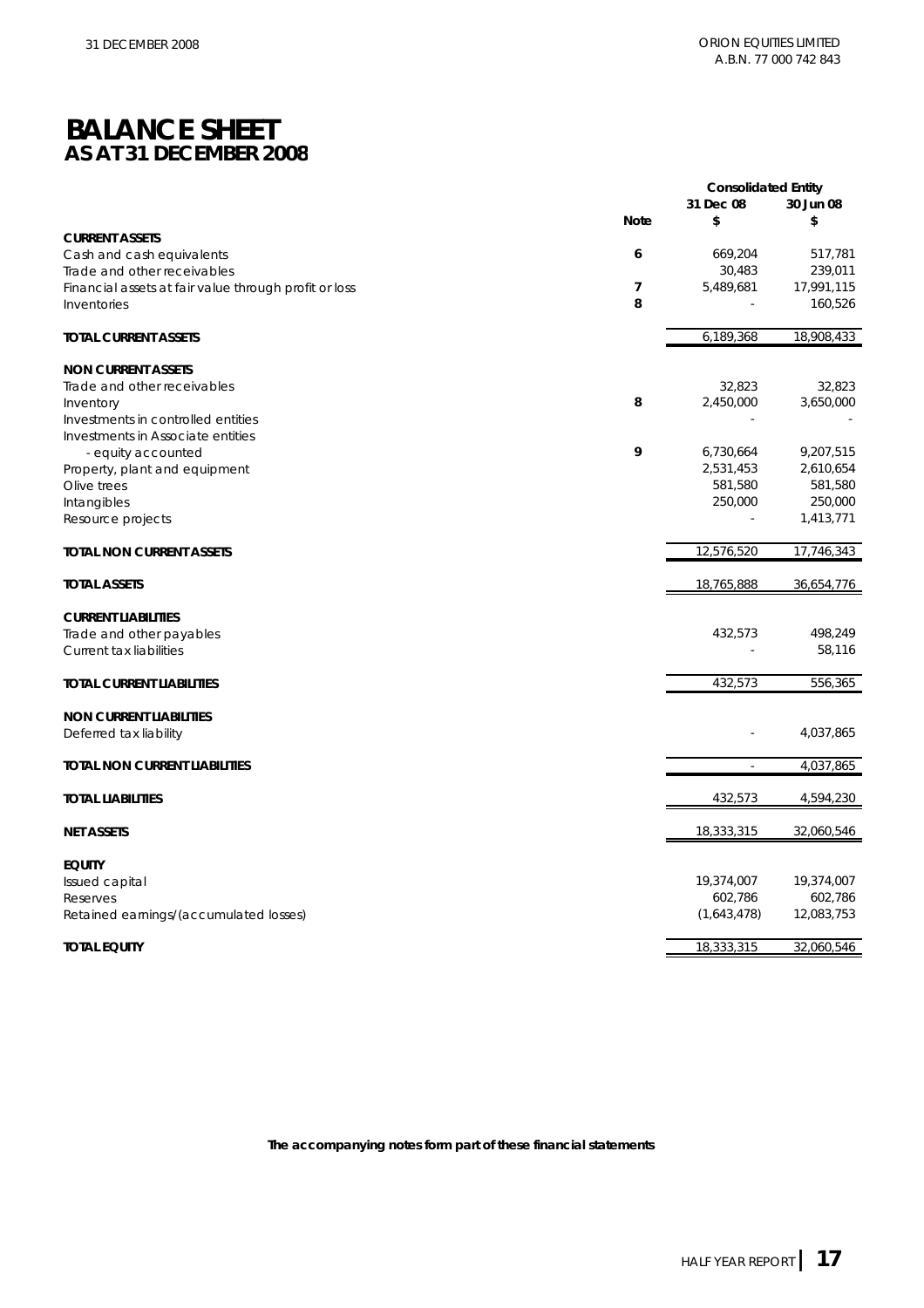### **STATEMENT OF CHANGES IN EQUITY FOR THE PERIOD ENDED 31 DECEMBER 2008**

|                                                       |                   |                          | Retained<br>Earnings     |                 |
|-------------------------------------------------------|-------------------|--------------------------|--------------------------|-----------------|
| <b>Consolidated Entity</b>                            | Issued<br>Capital | Reserves                 | (Accumulated<br>losses)/ | Total<br>Equity |
|                                                       |                   |                          |                          |                 |
| At 1 July 2007                                        | 19,374,007        | $\sim$                   | 15,276,306               | 34,650,313      |
| Profit for the half year                              |                   |                          | 681,392                  | 681,392         |
| Total recognised income and expense for the half year |                   |                          | 681,392                  | 681,392         |
| Dividends paid                                        |                   |                          | (356, 288)               | (356, 288)      |
| At 31 December 2007                                   | 19,374,007        | $\overline{\phantom{a}}$ | 15,601,410               | 34,975,417      |
|                                                       |                   |                          |                          |                 |
| At 1 July 2008                                        | 19,374,007        | 602,786                  | 12,083,753               | 32,060,546      |
| Loss for the half year                                |                   |                          | (13,638,159)             | (13,638,159)    |
| Total recognised income and expense for the half year |                   | $\overline{\phantom{a}}$ | (13,638,159)             | (13,638,159)    |
| Dividends paid                                        |                   |                          | (89,072)                 | (89,072)        |
| At 31 December 2008                                   | 19,374,007        | 602,786                  | (1,643,478)              | 18,333,315      |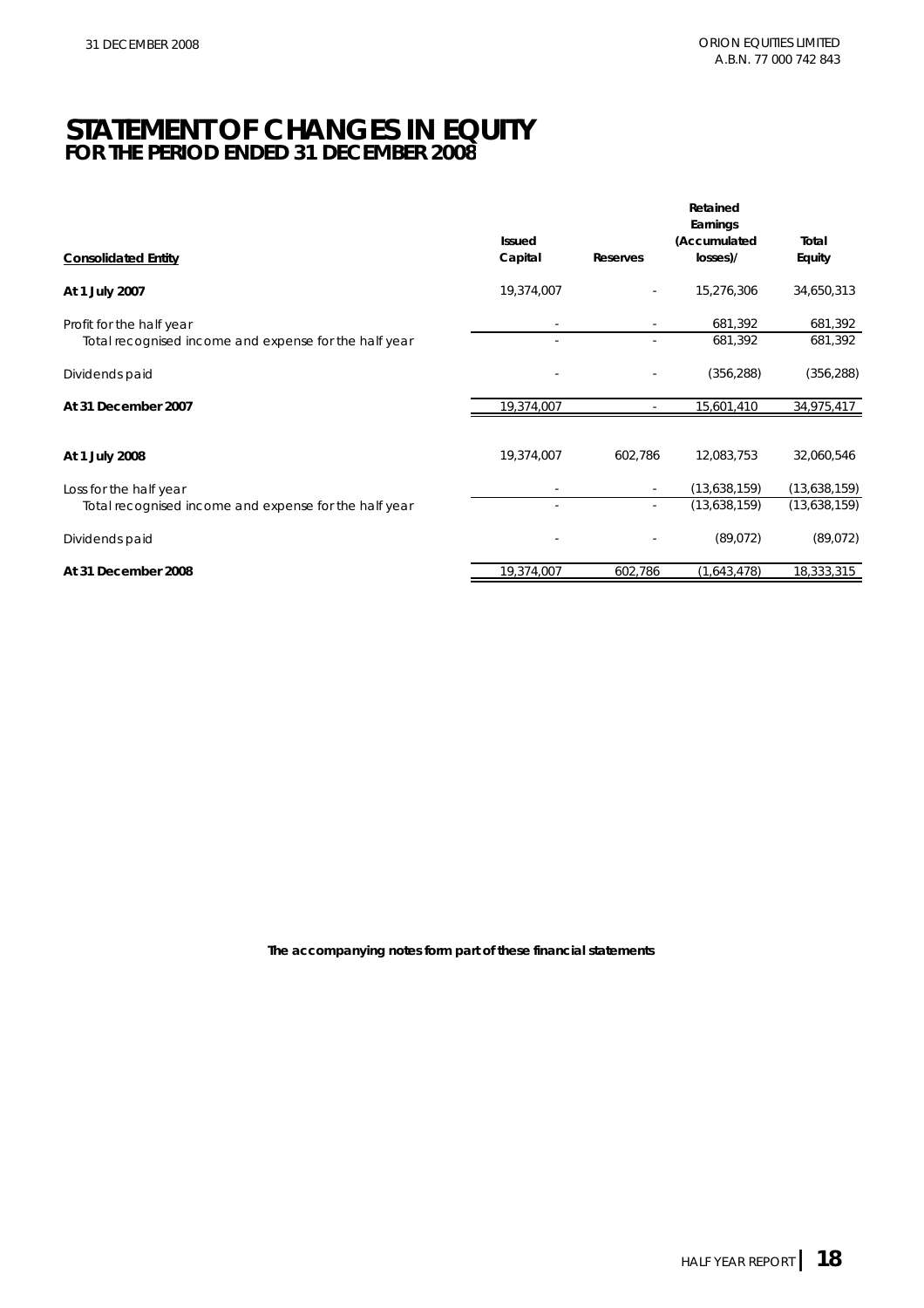### **CASH FLOW STATEMENT FOR THE PERIOD ENDED 31 DECEMBER 2008**

|                                                                       |             | <b>Consolidated Entity</b><br>31 Dec 08 | 31 Dec 07     |
|-----------------------------------------------------------------------|-------------|-----------------------------------------|---------------|
|                                                                       | <b>Note</b> | \$                                      | \$            |
| <b>CASH FLOWS FROM OPERATING ACTIVITIES</b>                           |             |                                         |               |
| Receipts from customers                                               |             | 311,530                                 | 1,022,800     |
| Sale proceeds from trading portfolio                                  |             | 1,141,704                               | 4,222,014     |
| Payments for trading portfolio                                        |             | (262, 740)                              | (3,077,474)   |
| Proceeds from options portfolio                                       |             |                                         |               |
| Payments to suppliers and employees                                   |             | (629, 400)                              | (1, 242, 542) |
| Payments for exploration and evaluation                               |             | (358, 371)                              | (828, 473)    |
| Interest received                                                     |             | 9,737                                   | 31,853        |
| Interest paid                                                         |             |                                         | (46)          |
| Income tax paid                                                       |             |                                         | (563, 593)    |
| Dividends received                                                    |             | 28,035                                  | 55,012        |
| NET CASH INFLOW/(OUTFLOW) FROM OPERATING ACTIVITIES                   |             | 240,495                                 | (380, 449)    |
| <b>CASH FLOWS FROM INVESTING ACTIVITIES</b>                           |             |                                         |               |
| Payments for:                                                         |             |                                         |               |
| property, plant and equipment                                         |             |                                         | (44, 463)     |
| NET CASH OUTFLOW FROM INVESTING ACTIVITIES                            |             |                                         | (44, 463)     |
|                                                                       |             |                                         |               |
| <b>CASH FLOWS FROM FINANCING ACTIVITIES</b><br>Payments for dividends |             | (89, 072)                               | (356, 301)    |
| NET CASH OUTFLOW FROM FINANCING ACTIVITIES                            |             | (89, 072)                               | (356, 301)    |
| NET INCREASE IN CASH ASSETS HELD                                      |             | 151,423                                 | (781, 213)    |
| Cash at beginning of the half year                                    |             | 517,781                                 | 1,620,198     |
| CASH AT THE END OF THE HALF YEAR                                      | 6           | 669,204                                 | 838,985       |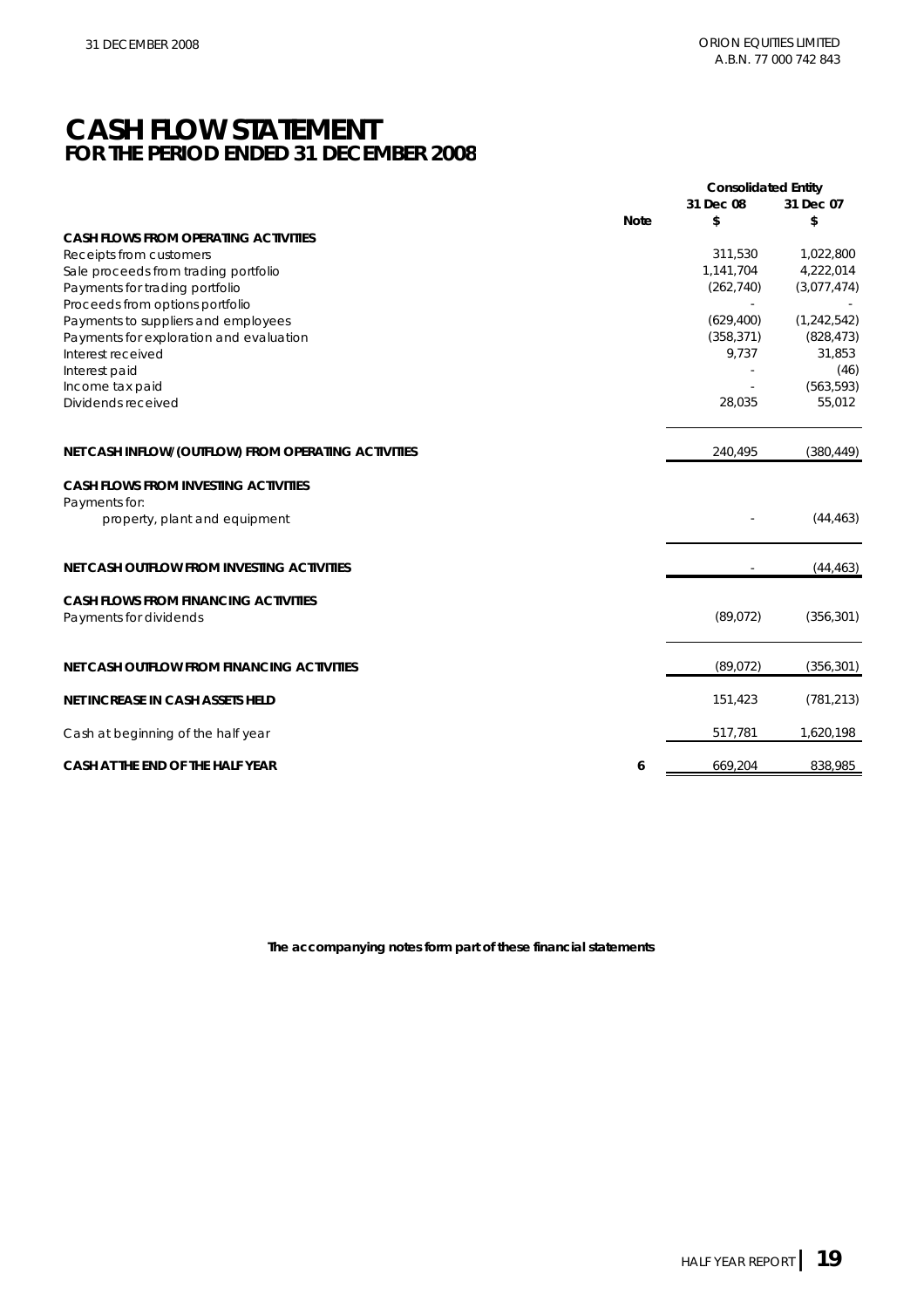### **NOTES TO THE FINANCIAL STATEMENTS for the half year ended 31 December 2008**

#### **1. SIGNIFICANT ACCOUNTING POLICIES**

#### **Statement of compliance**

The half-year financial report is a general purpose financial report prepared in accordance with the Corporations Act 2001 and AASB 134 'Interim Financial Reporting'. Compliance with AASB 134 ensures compliance with International Financial Reporting Standard IAS 34 'Interim Financial Reporting'. The half-year financial report does not include notes of the type normally included in an annual financial report and shall be read in conjunction with the most recent annual financial report and the Company's ASX announcements released from 1 July 2008 to the date of this report.

#### **Basis of preparation**

The condensed financial statements have been prepared on the basis of historical cost, except for the revaluation of certain non-current assets and financial instruments. Cost is based on the fair values of the consideration given in exchange for assets. All amounts are presented in Australian dollars, unless otherwise noted.

The accounting policies and methods of computation adopted in the preparation of the half-year financial report are consistent with those adopted and disclosed in the Company's financial report for the year ended 30 June 2008.

#### **2. PROFIT/(LOSS) FOR THE PERIOD**

Profit/(loss) for the period includes the following items of revenue and expenses below. Included are the revenue and expenses of discontinued operations of Orion Indo Mining Pty Ltd and Central Exchange Mining Ltd, wholly owned subsidiaries disposed on 11 August 2008 (refer to Note 3). **Consolidated Entity**

|                                                                | Consolidated Entity |                           |
|----------------------------------------------------------------|---------------------|---------------------------|
|                                                                | 31 Dec 08           | 31 Dec 07                 |
| (a) Revenue                                                    | \$                  | \$                        |
| Dividends received from securities - trading portfolio         | 31,339              | 67,270                    |
| Income from sale of olive oils                                 | 311,530             | 1,022,800                 |
| Interest received - other                                      | 11,932              | 31,854                    |
|                                                                | 354,801             | $\overline{1}$ , 121, 924 |
| Other Income                                                   |                     |                           |
| Net gain from sale of subsidiaries                             | 16,961,679          |                           |
| Dividends received from Associate entities                     |                     | 255,124                   |
| Gains on sale of securities - trading portfolio                | 527,330             | 1,555,653                 |
|                                                                | 17,489,009          | 1,810,777                 |
| (b) Expenses                                                   |                     |                           |
| Olive grove operations                                         | 445,447             | 942,657                   |
| Land operations                                                | 36,271              |                           |
| - Impairment of property held for development and resale       | 1,200,000           |                           |
| Net change in fair value in trading portfolio                  | 30,868,115          | 498,111                   |
| Share of Associate entities' profit/(losses)                   | 2,476,851           | 852,796                   |
| Occupancy expenses                                             | 16,953              | 39,836                    |
| - Personnel<br>- remuneration and other                        | 348,607             | 4,348                     |
| - employee entitlements                                        | 21,264              | 304,561                   |
| Finance expenses                                               | 1,303               | 2,392                     |
| Borrowing cost                                                 |                     | 47                        |
| Corporate expenses                                             | 17,663              | 13,465                    |
| Administration expenses                                        |                     |                           |
| - Communications                                               | 11,158              | 13,070                    |
| - Legal and other professional fees                            | 7,980               | 13,069                    |
| - Exploration and evaluation expenses                          | 19,224              | 13,304                    |
| - Brokerage fees                                               | 6,364               | 27,922                    |
| - Costs in relation to investments                             | 653                 |                           |
| - Write off fixed assets                                       | 124                 |                           |
| - Depreciation expenses                                        | 78,675              | 77,497                    |
| - Realisation cost of share portfolio provision/(written back) | (43,760)            |                           |
| - Other expenses                                               | 65,058              | 92,491                    |
|                                                                | 35,577,950          | 2,895,566                 |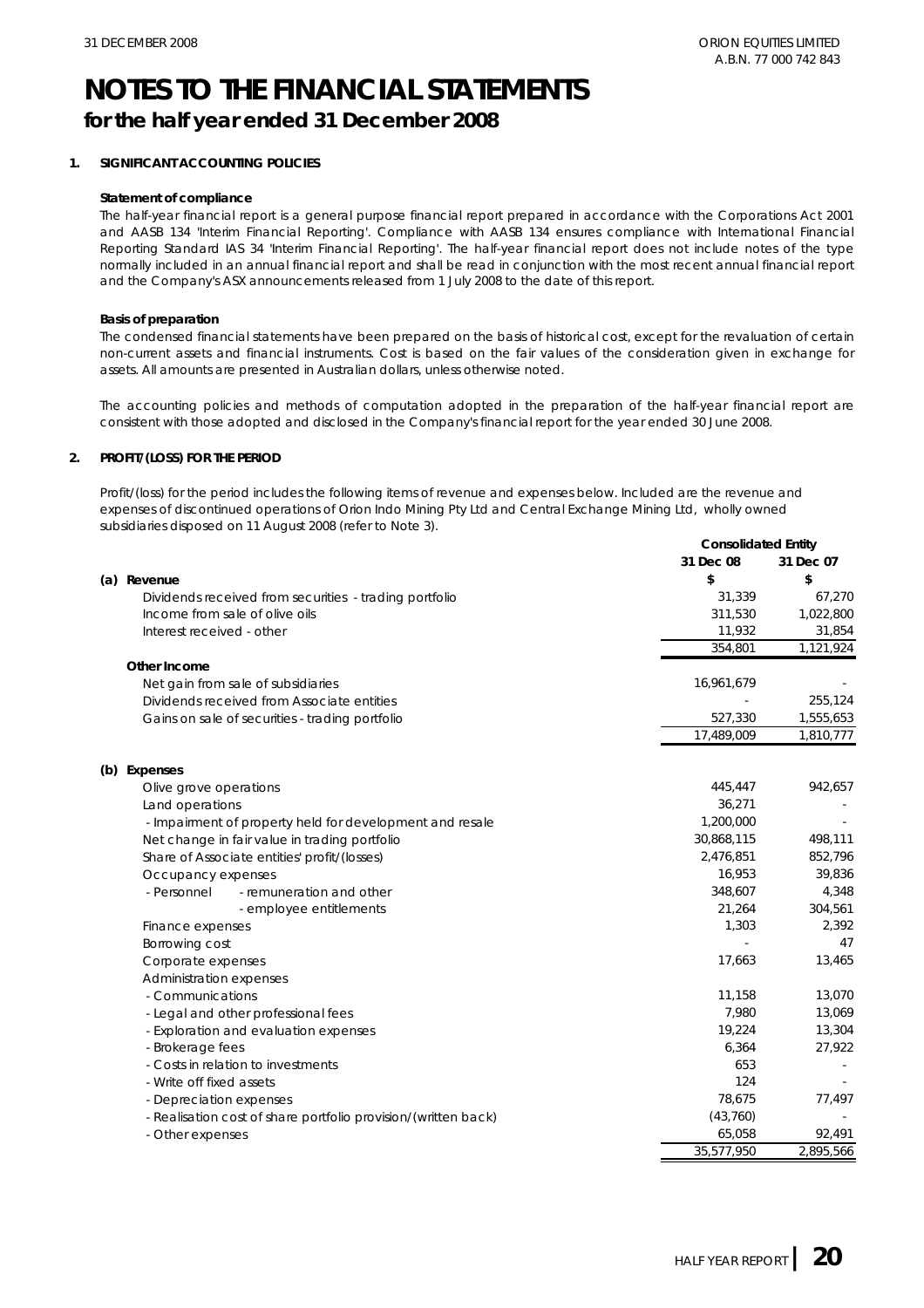### **NOTES TO THE FINANCIAL STATEMENTS for the half year ended 31 December 2008**

#### **3. DISCONTINUED OPERATIONS**

**4. DIVIDENDS**

On 11 August 2008, the Company disposed of its mining assets via the sale of its subsidiaries, Orion Indo Mining Pty Ltd and Central Exchange Mining Ltd to Strike Resources Limited (Strike) in consideration for the issue of 9,500,000 ordinary shares in Strike. Financial information relating to the discontinued operations of the subsidiaries from 1 July 2008 to the date of cessation is set out below.

| Financial information relating to the discontinued operation,     |           | <b>Consolidated Entity</b> |            |
|-------------------------------------------------------------------|-----------|----------------------------|------------|
| which has been incorporated into the Income Statement, is         |           | 31 Dec 08                  | 31 Dec 07  |
| as follows:                                                       |           | \$                         | \$         |
| Revenue                                                           |           | $\overline{4}$             | 215        |
| Expenses                                                          |           | (6,080)                    | (11, 416)  |
| Loss before income tax                                            |           | (6,076)                    | (11, 201)  |
| Income tax expense                                                |           |                            |            |
| Loss after income tax                                             |           | (6,076)                    | (11, 201)  |
| Gain on sale of subsidiary                                        |           | 16,961,679                 |            |
| Income tax expense                                                |           |                            |            |
| Gain on sale of subsidiary after tax                              |           | 16,961,679                 |            |
| The carrying amounts of assets and liabilities of the             |           |                            |            |
| operation at the date of cessation were:                          |           |                            |            |
| Cash                                                              |           | 76,971                     | 40,364     |
| Other receivables                                                 |           | 197,969                    | 52,145     |
| Mining asset                                                      |           | 1,492,073                  | 16,476     |
| <b>Total assets</b>                                               |           | 1,767,013                  | 108,985    |
| Other payables                                                    |           | (13,692)                   | (14, 103)  |
| Net assets                                                        |           | 1,753,321                  | 94,882     |
| The net cash flows of the business, which have been               |           |                            |            |
| incorporated into the Cash Flows Statement, are as follows:       |           |                            |            |
| Net cash outflow from operating activities                        |           | (40, 791)                  | (390, 152) |
| Net cash inflow from investing activities                         |           | 77,121                     | 420,575    |
| Net increase/(decrease) in cash from businesses                   |           | 36,330                     | 30,423     |
| Details of sale of subsidiaries                                   |           |                            |            |
| Consideration received:                                           |           |                            |            |
| <b>Shares</b>                                                     |           | 18,715,000                 |            |
|                                                                   |           | 18,715,000                 |            |
| Carrying amount of net assets sold                                |           | (1, 753, 321)              |            |
| Gain on sale before income tax                                    |           | 16,961,679                 |            |
| Income tax expense                                                |           |                            |            |
| Gain on sale after income tax                                     |           | 16,961,679                 |            |
| <b>DIVIDENDS</b>                                                  |           | <b>Consolidated Entity</b> |            |
|                                                                   |           | 31 Dec 08                  | 31 Dec 07  |
| Declared and paid during the year                                 | Date paid | \$                         | \$         |
| Dividends on ordinary shares<br>2.0 cents per share fully franked | 21-Sep-07 |                            | 356,288    |
| 0.5 cent per share fully franked                                  | 26-Sep-08 | 89,072                     |            |
|                                                                   |           | 89.072                     | 356.288    |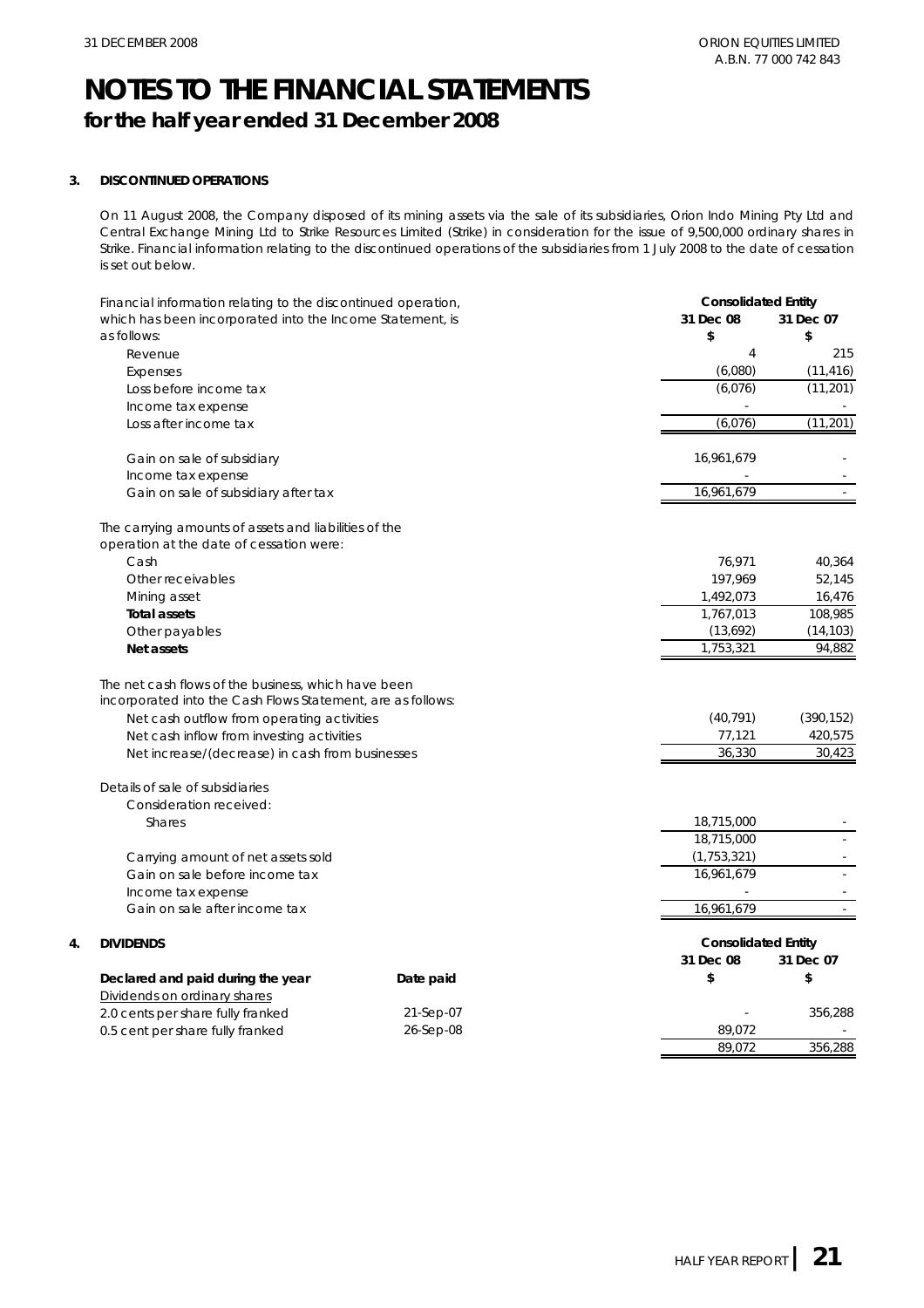**Consolidated Entity**

### **NOTES TO THE FINANCIAL STATEMENTS for the half year ended 31 December 2008**

| 5. | EARNINGS/(LOSS) PER SHARE                                   | <b>Consolidated Entity</b> |            |
|----|-------------------------------------------------------------|----------------------------|------------|
|    |                                                             | 31 Dec 08                  | 31 Dec 07  |
|    | Basic earnings/(loss) per share                             | (0.766)                    | 0.038      |
|    | Net profit/(loss) for the period                            | (13,638,159)               | 681.392    |
|    | Weighted average number of ordinary shares outstanding      |                            |            |
|    | during the period used in calculation of basic earnings per |                            |            |
|    | share                                                       | 17.814.389                 | 17.814.389 |

Diluted earnings per share is not materially different from basic earnings per share and therefore is not disclosed in the Interim Financial Report.

|    |                                  | <b>Consolidated Entity</b> |                          |
|----|----------------------------------|----------------------------|--------------------------|
| 6. | <b>CASH AND CASH EQUIVALENTS</b> | 31 Dec 08                  | 30 Jun 08                |
|    |                                  |                            |                          |
|    | Cash at bank                     | 169.204                    | 517.781                  |
|    | Term deposit                     | 500,000                    | $\overline{\phantom{0}}$ |
|    |                                  | 669.204                    | 517.781                  |

#### **(a) Disclosure of Non-Cash Financing and Investing Activities**

On 11 August 2008, the Company sold its 70% interest in the Berau Coal Project and its 25% interest in the Paulsens East Iron Ore Project, through the sale of its subsidiary companies Orion Indo Mining Pty Ltd and Central Exchange Mining Ltd to its joint venture partner, ASX listed Strike Resources Limited (Strike) in consideration for 9.5 million ordinary Strike shares, valued at \$18.7 million based on SRK's closing bid price on 11 August 2008 of \$1.97.

#### **7. FINANCIAL ASSETS AT FAIR VALUE THROUGH PROFIT OR LOSS**

| Financial assets at fair value comprise: |                                                 | 31 Dec 08<br>\$ | 30 Jun 08<br>\$ |
|------------------------------------------|-------------------------------------------------|-----------------|-----------------|
| Listed investments at fair value         |                                                 | 4,975,819       | 11,258,713      |
|                                          | Unlisted options in listed corporations at cost | 10,000          | 10,000          |
| Add: net change in fair value            |                                                 | 503,862         | 6,722,402       |
|                                          |                                                 | 513,862         | 6,732,402       |
| Total financial assets at fair value     |                                                 | 5,489,681       | 17,991,115      |
| 8.<br><b>INVENTORIES</b>                 |                                                 |                 |                 |

#### **Current**

Olive oil - work-in-progress (at cost) **Non Current** Property held for development and resale Impairment of property 160,526 3,797,339 (1,347,339) - 3,797,339 2,450,000 (147,339) 3,650,000

Property held for development and resale relates to a beachfront property located in Mandurah, Western Australia. The property was recently assessed by an independent qualified licensed valuers and the downwards revaluation has been recognised as an expense through profit or loss.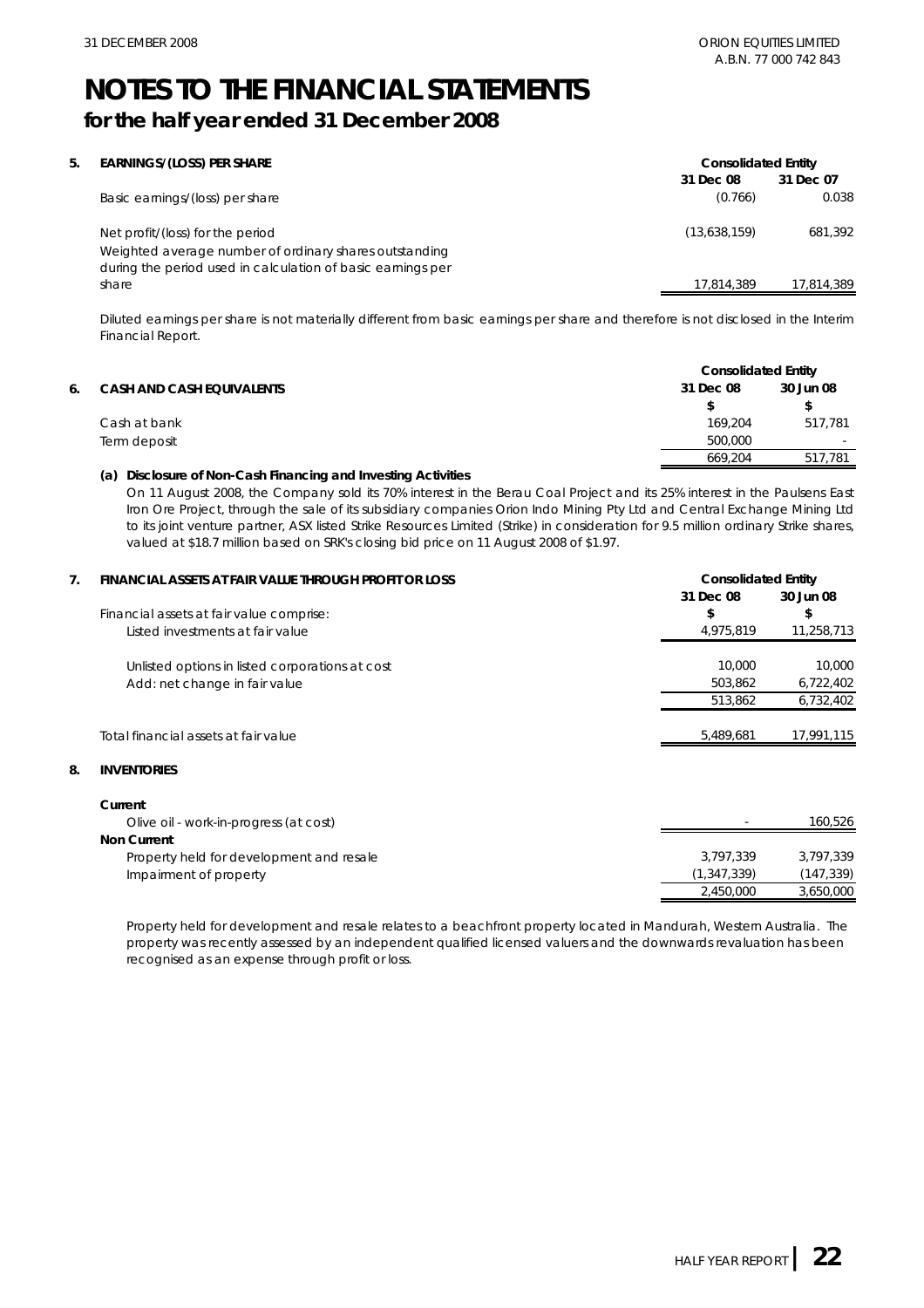### **NOTES TO THE FINANCIAL STATEMENTS for the half year ended 31 December 2008**

#### **9. INVESTMENTS ACCOUNTED FOR USING THE EQUITY METHOD**

|                                                              |                           |           |                           | <b>Carrying Amount</b> |             |
|--------------------------------------------------------------|---------------------------|-----------|---------------------------|------------------------|-------------|
| Name of Associate                                            | <b>Principal Activity</b> |           | <b>Ownership Interest</b> | 31 Dec 08              | 30 Jun 08   |
|                                                              |                           | 31 Dec 08 | 30 Jun 08                 | \$                     | \$          |
| Bentley International Limited                                | Investments               | 28.80%    | 28.80%                    | 3,281,888              | 3,792,957   |
| Scarborough Equities Limited                                 | Investments               | 28.47%    | 28.47%                    | 3,448,776              | 5,414,558   |
|                                                              |                           |           |                           | 6,730,664              | 9,207,515   |
| Movement in Investments in Associates                        |                           |           |                           |                        |             |
| Shares in listed Associate entities brought forward          |                           |           |                           | 9,207,515              | 11,639,535  |
| Share of profit/(loss) before income tax expense             |                           |           |                           | (2, 262, 693)          | (3,086,050) |
| Share of income tax expense                                  |                           |           |                           | (141, 636)             | 654,030     |
| Impairment expense                                           |                           |           |                           | (72, 522)              |             |
| Dividends received                                           |                           |           |                           |                        | (255, 124)  |
| Acquisition of shares                                        |                           |           |                           |                        | 255,124     |
| Carrying amount at the end of the financial year             |                           |           |                           | 6,730,664              | 9,207,515   |
| Fair value of listed investments in Associates               |                           |           |                           |                        |             |
| Bentley International Limited                                |                           |           |                           | 2,433,467              | 2,954,924   |
| Scarborough Equities Limited                                 |                           |           |                           | 2,247,858              | 3,399,885   |
|                                                              |                           |           |                           | 4,681,325              | 6,354,809   |
| Net tangible asset value of listed investments in Associates |                           |           |                           |                        |             |
| <b>Bentley International Limited</b>                         |                           |           |                           | 4,380,241              | 4,632,858   |
| Scarborough Equities Limited                                 |                           |           |                           | 3,448,776              | 5,344,282   |
|                                                              |                           |           |                           | 7,829,017              | 9,977,140   |
| Share of Associates' profits/(losses)                        |                           |           |                           |                        |             |
| Loss before income tax                                       |                           |           |                           | (2, 262, 693)          | (3,086,050) |
| Income tax expense                                           |                           |           |                           | (141, 636)             | 654,030     |
| Loss after income tax                                        |                           |           |                           | (2,404,329)            | (2,432,020) |

The impairment expense of \$72,522 relates to Scarborough Equities Limited's (SCB) carrying value being written down to its net tangible asset value of \$3,448,776.

| <b>Summarised Financial Position of Associates</b> | Group share of: |                                                                      |             |             |  |
|----------------------------------------------------|-----------------|----------------------------------------------------------------------|-------------|-------------|--|
|                                                    |                 | <b>Bentley International Limited</b><br>Scarborough Equities Limited |             |             |  |
|                                                    | 31 Dec 08       | 30 Jun 08                                                            | 31 Dec 08   | 30 Jun 08   |  |
|                                                    | \$              | \$                                                                   | \$          | \$          |  |
| Current assets                                     | 4.429.208       | 4,672,284                                                            | 85,488      | 682,335     |  |
| Non current assets                                 | 1,167           | 264.237                                                              | 3,389,819   | 4,771,547   |  |
| Total assets                                       | 4.430.375       | 4,936,521                                                            | 3,475,307   | 5,453,882   |  |
| Current liabilities                                | (50,622)        | (40,651)                                                             | (26, 427)   | (81, 154)   |  |
| Non current liabilites                             |                 | (262, 953)                                                           |             | (30, 498)   |  |
| <b>Total liabilities</b>                           | (50,622)        | (303, 604)                                                           | (26, 427)   | (111, 652)  |  |
| Net assets                                         | 4,379,753       | 4,632,917                                                            | 3,448,881   | 5,342,230   |  |
| Revenues                                           | 679,967         | 130.700                                                              | 6,133       | 1,108,696   |  |
| Profit after income tax of Associates              | (511,069)       | (1,093,611)                                                          | (1,893,260) | (1,598,012) |  |

**Scarborough Equities Limited and Bentley International Limited - Lease Commitments**

SCB and BEL has the same lease commitments disclosed in note 12.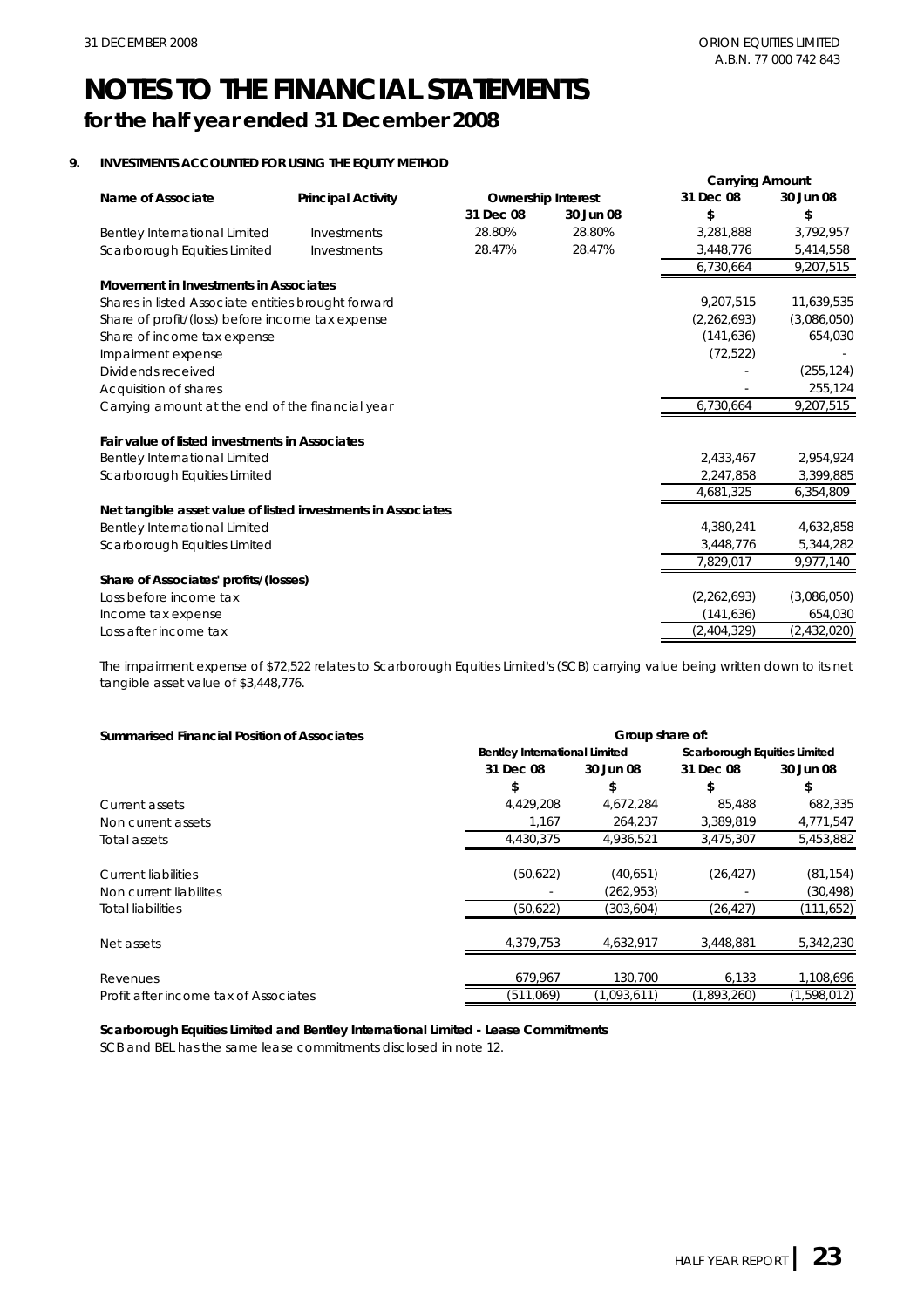### **NOTES TO THE FINANCIAL STATEMENTS for the half year ended 31 December 2008**

| 10. | <b>RELATED PARTY DISCLOSURES</b>      | <b>Consolidated Entity</b> |           |
|-----|---------------------------------------|----------------------------|-----------|
|     |                                       | 31 Dec 08                  | 31 Dec 07 |
|     | (a) Transactions with related parties |                            |           |
|     | Dividends revenue                     |                            |           |
|     | Bentley International Limited (BEL)   | $\sim$                     | 112,760   |
|     | Scarborough Equities Limited (SCB)    | $\overline{\phantom{a}}$   | 142,364   |
|     | Dividends paid                        |                            |           |
|     | Queste Communications Ltd (QUE)       | 42.791                     | 171.162   |
|     |                                       |                            |           |

At balance date, the ultimate Australian Parent entity, Queste Communications Ltd holds 48% of the ordinary shares in the Company. During the last financial year, there were transactions between the Company, QUE, BEL and SCB, pursuant to shared office and administration expense arrangements on a cost recovery basis. Interest is not charged on such outstanding amounts and amounts were fully received/(paid) by balance date.

#### **11. SEGMENT REPORTING**

The Consolidated Entity operates in the investments, olive grove operations and resources sectors.

| 31 Dec 07<br>31 Dec 07<br>31 Dec 08<br>31 Dec 08<br><b>BUSINESS SEGMENT</b><br>\$<br>\$<br>(31,508,974)<br>31,339<br>67.270<br>Investments<br>(19, 224)<br>Resources<br>(210, 378)<br>311.530<br>1,022,800<br>Olive grove operations<br>(2,476,851)<br>Share of associates' profit<br>$\overline{\phantom{a}}$<br>11,932<br>16.481.287<br>31,854<br>Unallocated<br>1,121,924<br>354.801<br>Total segment revenue<br>(17, 734, 140)<br>Profit/(loss) before income tax | Segment revenue              |  | Segment result |            |
|-----------------------------------------------------------------------------------------------------------------------------------------------------------------------------------------------------------------------------------------------------------------------------------------------------------------------------------------------------------------------------------------------------------------------------------------------------------------------|------------------------------|--|----------------|------------|
|                                                                                                                                                                                                                                                                                                                                                                                                                                                                       |                              |  |                |            |
|                                                                                                                                                                                                                                                                                                                                                                                                                                                                       |                              |  |                |            |
|                                                                                                                                                                                                                                                                                                                                                                                                                                                                       |                              |  |                | 1,352,014  |
|                                                                                                                                                                                                                                                                                                                                                                                                                                                                       |                              |  |                | (13, 304)  |
|                                                                                                                                                                                                                                                                                                                                                                                                                                                                       |                              |  |                | 5.899      |
|                                                                                                                                                                                                                                                                                                                                                                                                                                                                       |                              |  |                | (852, 796) |
|                                                                                                                                                                                                                                                                                                                                                                                                                                                                       |                              |  |                | (454, 678) |
|                                                                                                                                                                                                                                                                                                                                                                                                                                                                       |                              |  |                |            |
|                                                                                                                                                                                                                                                                                                                                                                                                                                                                       |                              |  |                | 37.135     |
|                                                                                                                                                                                                                                                                                                                                                                                                                                                                       | Income tax benefit/(expense) |  | 4,095,981      | 644,257    |
| (13,638,159)<br>Profit/(loss) after income tax                                                                                                                                                                                                                                                                                                                                                                                                                        |                              |  |                | 681,392    |

|                        |                          | <b>Segment Assets</b> |           | <b>Segment liabilities</b> |
|------------------------|--------------------------|-----------------------|-----------|----------------------------|
|                        | 31 Dec 08                | 30 Jun 08             | 31 Dec 08 | 30 Jun 08                  |
|                        |                          |                       | S         | \$                         |
| Investments            | 14,670,345               | 30,848,630            | -         | 4,037,865                  |
| Resources              | $\overline{\phantom{a}}$ | 1.613.664             |           |                            |
| Olive grove operations | 3.351.819                | 3.617.201             | 130.804   | 211,133                    |
| Unallocated            | 743.724                  | 575.281               | 301.769   | 345,232                    |
|                        | 18,765,888               | 36,654,776            | 432.573   | 4.594.230                  |

|                                           |                    | 31 Dec 08 |                           |                          | 30 Jun 08        |                           |
|-------------------------------------------|--------------------|-----------|---------------------------|--------------------------|------------------|---------------------------|
| Other                                     | <b>Investments</b> | Resources | Olive grove<br>operations | Investments              | <b>Resources</b> | Olive grove<br>operations |
|                                           | \$                 | \$        | \$                        |                          | \$               |                           |
| Acquisition of segment assets             | 262.740            |           | $\overline{\phantom{a}}$  | 3,086,507                | ۰                | 74.845                    |
| Other non-cash expenses                   |                    |           |                           |                          |                  |                           |
| - Unrealised gains/(losses) on securities | (30,868,115)       |           |                           | (1,836,528)              |                  | (281, 580)                |
| - Revaluation of trees                    |                    |           |                           | $\overline{\phantom{a}}$ |                  |                           |
| - Depreciation                            |                    |           |                           |                          |                  | 184.196                   |

#### **GEOGRAPHICAL SEGMENT**

|           |           | Segment revenue          |                          | Segment results |  |
|-----------|-----------|--------------------------|--------------------------|-----------------|--|
|           | 31 Dec 08 | 31 Dec 07                | 31 Dec 08                | 31 Dec 07       |  |
|           |           |                          |                          |                 |  |
| Australia | 354,801   | 1.121.924                | (17, 714, 916)           | 50,439          |  |
| Indonesia | -         | $\overline{\phantom{a}}$ | $\overline{\phantom{0}}$ | $\sim$          |  |
| Pakistan  | -         | $\overline{\phantom{a}}$ | (19.224)                 | (13,304)        |  |
|           | 354.801   | 1,121,924                | (17,734,140)             | 37,135          |  |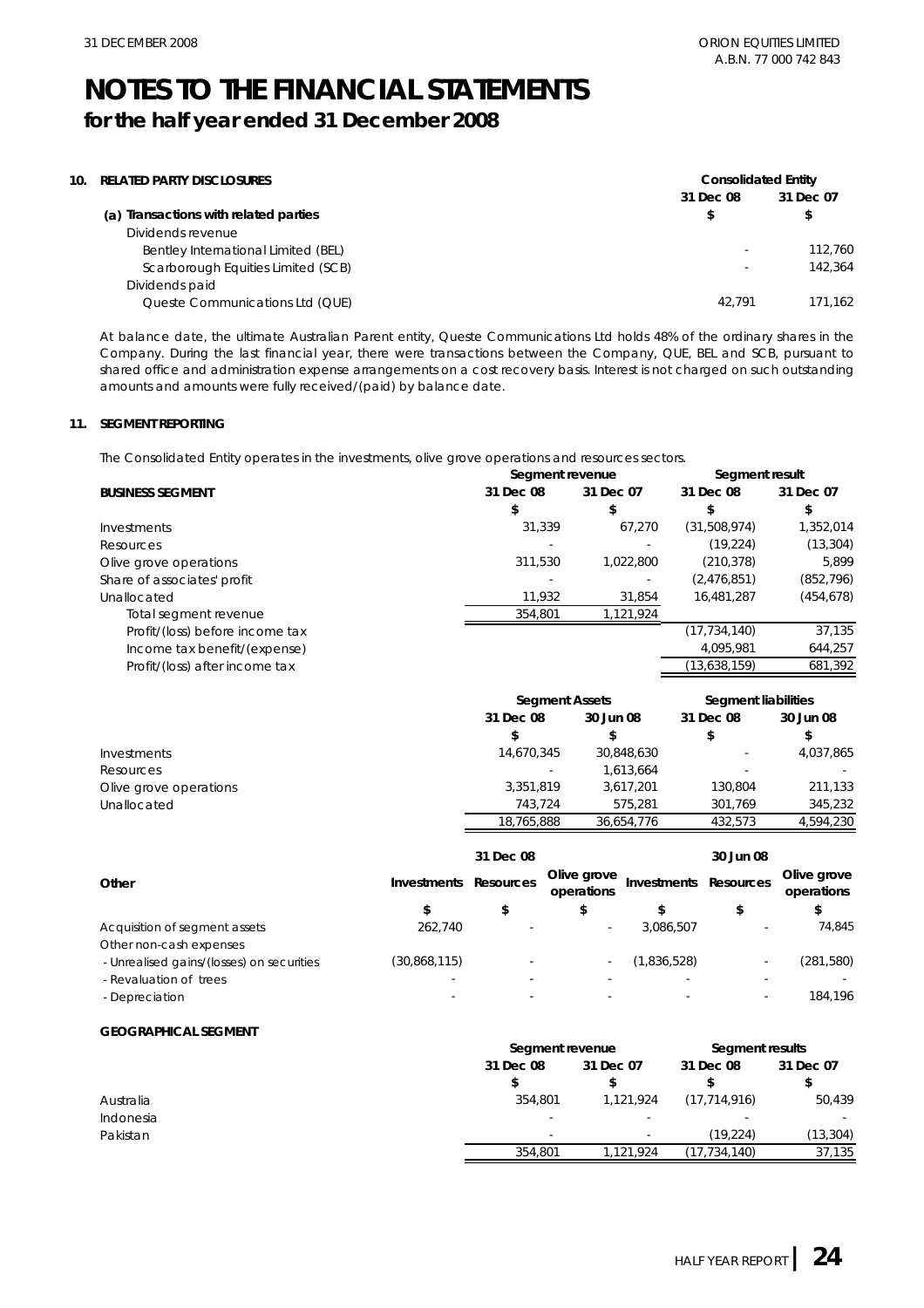**12.** 

### **NOTES TO THE FINANCIAL STATEMENTS for the half year ended 31 December 2008**

#### **11. SEGMENT REPORTING (continued)**

|                                              | <b>Segment Assets</b> |            | <b>Segment Liabilities</b> |             | Acquisitions of segment assets |           |
|----------------------------------------------|-----------------------|------------|----------------------------|-------------|--------------------------------|-----------|
|                                              | 31 Dec 08             | 30 Jun 08  | 31 Dec 08                  | 30 Jun 08   | 31 Dec 08                      | 30 Jun 08 |
|                                              | \$                    | S          |                            |             | \$                             | \$        |
| Australia                                    | 18,765,888            | 35,537,284 | (432, 573)                 | (4,594,230) | 262,740                        | 3,161,352 |
| Indonesia                                    |                       | 1,117,492  |                            |             |                                |           |
| Pakistan                                     |                       |            |                            |             |                                |           |
|                                              | 18.765.888            | 36,654,776 | (432, 573)                 | (4,594,230) | 262.740                        | 3,161,352 |
|                                              |                       |            |                            |             |                                |           |
| <b>COMMITMENTS</b>                           |                       |            |                            |             | <b>Consolidated Entity</b>     |           |
|                                              |                       |            |                            |             | 31 Dec 08                      | 30 Jun 08 |
| Lease Commitments                            |                       |            |                            |             |                                |           |
|                                              |                       |            |                            |             | \$                             |           |
| Non-cancellable operating lease commitments: |                       |            |                            |             |                                |           |
| Not longer than one year                     |                       |            |                            |             | 76.489                         | 26.062    |
| Between 12 months and 5 years                |                       |            |                            |             | 251,515                        | 131,109   |
| Greater than 5 years                         |                       |            |                            |             |                                |           |

The lease is the Company's share of the office premises at Level 14, The Forrest Centre, 221 St Georges Terrace, Perth, Western Australia, and includes all outgoings (exclusive of GST). The lease is for a 7 year term expiring 30 June 2013 and contains a rent review increase each year alternating between 5% and the greater of market rate or CPI + 1%.

#### **13. CONTINGENT ASSETS AND LIABILITIES**

#### **(a) Royalty on Resource Tenements**

The Consolidated Entity is entitled to a 2% royalty on production, which remains in place on the resources tenements vended into ASX listed Strike Resources Limited (SRK) in 2006, which were on-sold by SRK to ASX listed Alara Resources Limited (AUQ) in May 2007.

#### **(b) Directors' Deeds**

The Company has entered into deeds of indemnity with each of its Directors indemnifying them against liability incurred in discharging their duties as directors/officers of the Consolidated Entity. At the end of the financial period, no claims have been made under any such indemnities and accordingly, it is not possible to quantify the potential financial obligation of the Consolidated Entity under these indemnities.

#### **14. EVENTS AFTER BALANCE SHEET DATE**

The following matters occurred after the balance date in relation to the proposed merger via a scheme of arrangement (**Scheme**) between ASX listed Associate entities, Scarborough Equities Limited (**Scarborough**) and Bentley International Limited (**Bentley**) :

- (a) On 20 February 2009, Scarborough shareholders approved the Scheme;
- (b) On 25 February 2009, Bentley shareholders approved various matters in connection with the merger, including a change of name to "Bentley Capital Limited";
- (c) On 26 February 2009, Scarborough and Bentley declared satisfaction of all conditions precedent under the merger agreement between the two companies dated 28 November 2008;
- (d) On 27 February 2009, Scarborough obtained Court approval for the Scheme;
- (e) The date on which the Scheme becomes effective is 27 February 2009.

Upon completion of the Scheme, Bentley will acquire 100% of Scarborough's shares; Scarborough will become a wholly owned subsidiary of Bentley and will be delisted from the ASX.

There were no matter or circumstance that has arisen since the end of the financial period that significantly affected, or may significantly affect, the operations of the consolidated entity, the results of those operations, or the state of affairs of the consolidated entity in future financial periods.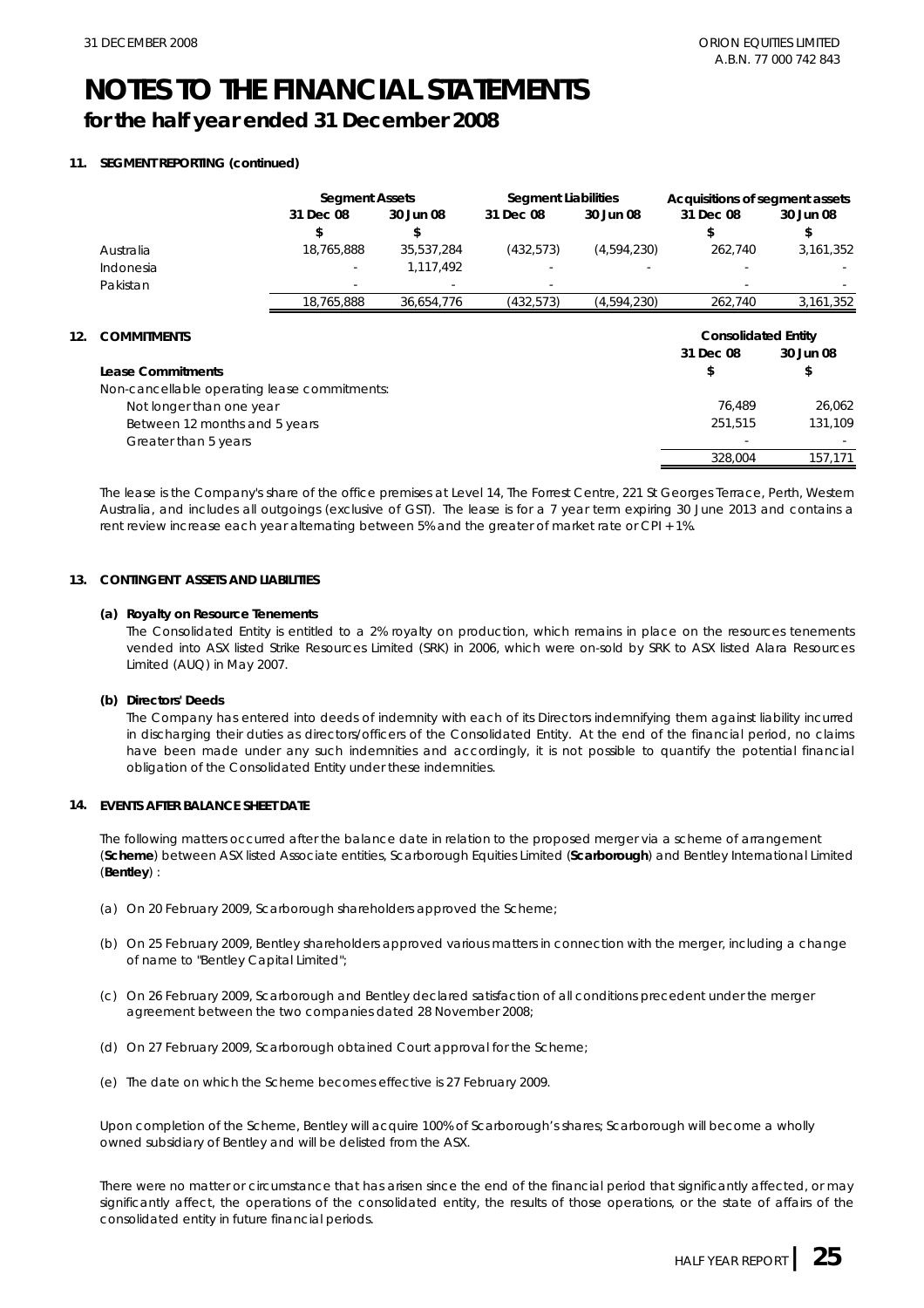# **DIRECTORS' DECLARATION**

In accordance with a resolution of the directors of Orion Equities Limited made pursuant to sub-section 303(5) of the *Corporations Act 2001*, we state that:

In the opinion of the directors:

- (a) The financial statements and notes of the consolidated entity are in accordance with the *Corporations Act 2001*, including:
	- (i) giving a true and fair view of the consolidated entity's financial position as at 31 December 2008 and of its performance for the half year ended on that date; and
	- (ii) complying with Accounting Standards AASB 134 "Interim Financial Reporting" and *Corporations Regulations 2001*; and
- (b) There are reasonable grounds to believe that the consolidated entity will be able to pay its debts as and when they become due and payable.

On behalf of the Board,

**Farooq Khan Victor Ho Chairman** Director

**27 February 2009**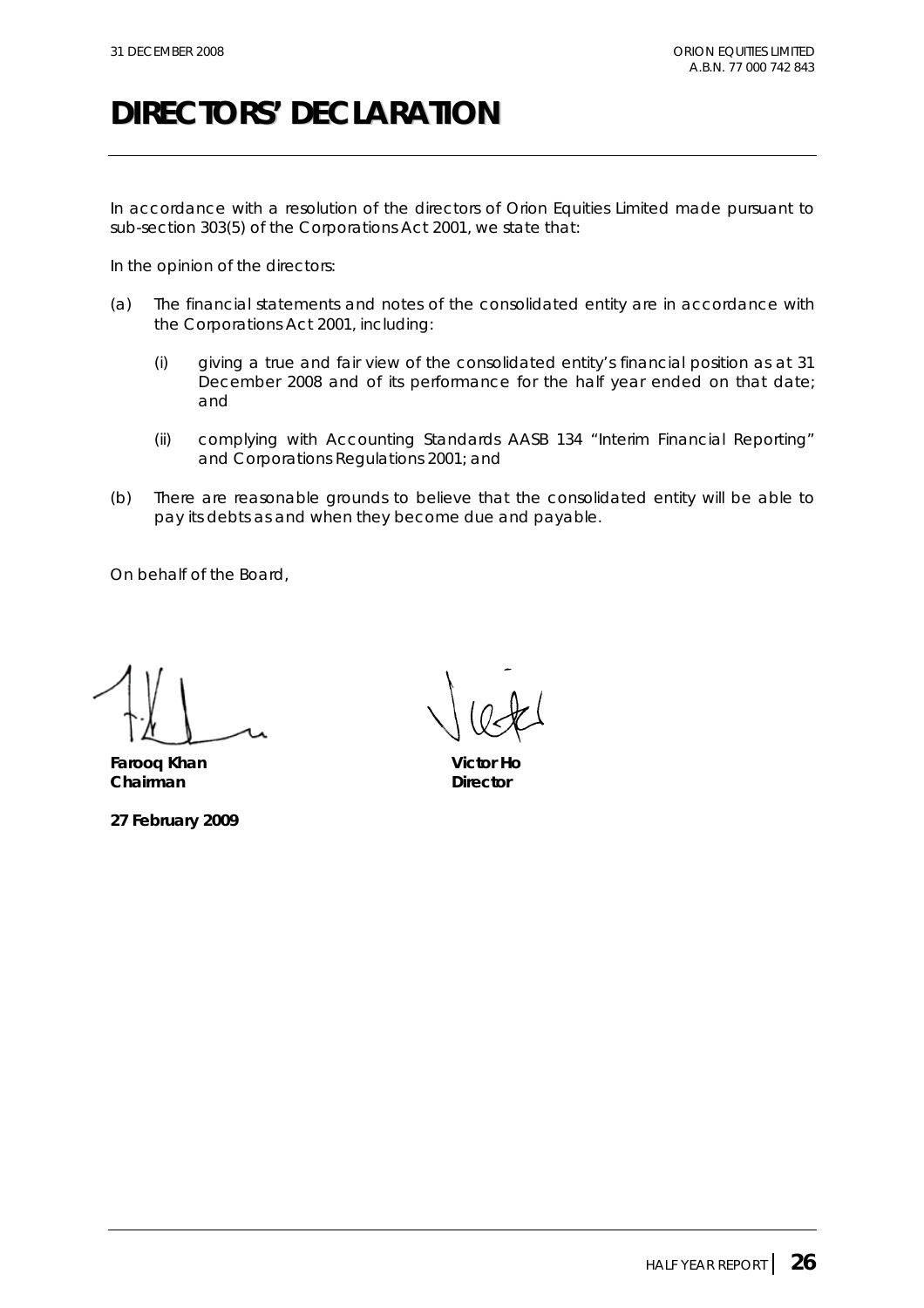

BDO Kendalls Audit & Assurance (WA) Pty Ltd 128 Hay Street SUBIACO WA 6008 PO Box 700 WEST PERTH WA 6872 Phone 61 8 9380 8400 Fax 61 8 9380 8499 aa.perth@bdo.com.au www.bdo.com.au

ABN 79 112 284 787

#### **INDEPENDENT AUDITOR'S REVIEW REPORT TO THE MEMBERS OF ORION EQUITIES LIMITED**

#### **Report on the Half-Year Financial Report**

We have reviewed the accompanying half-year financial report of Orion Equities Limited, which comprises the balance sheet as at 31 December 2008, and the income statement, statement of changes in equity and cash flow statement for the half-year ended on that date, a statement of accounting policies, other selected explanatory notes and the directors' declaration of the consolidated entity comprising the disclosing entity and the entities it controlled at the half-year end or from time to time during the half-year.

#### **Directors' Responsibility for the Half-Year Financial Report**

The directors of the disclosing entity are responsible for the preparation and fair presentation of the half-year financial report in accordance with Australian Accounting Standards (including the Australian Accounting Interpretations) and the *Corporations Act 2001*. This responsibility includes establishing and maintaining internal control relevant to the preparation and fair presentation of the half-year financial report that is free from material misstatement, whether due to fraud or error; selecting and applying appropriate accounting policies; and making accounting estimates that are reasonable in the circumstances.

#### **Auditor's Responsibility**

Our responsibility is to express a conclusion on the half-year financial report based on our review. We conducted our review in accordance with Auditing Standard on Review Engagements ASRE 2410 *Review of Interim and Other Financial Reports Performed by the Independent Auditor of the Entity*, in order to state whether, on the basis of the procedures described, we have become aware of any matter that makes us believe that the financial report is not in accordance with the *Corporations Act 2001* including: giving a true and fair view of the disclosing entity's financial position as at 31 December 2008 and its performance for the half-year ended on that date; and complying with Accounting Standard AASB 134 *Interim Financial Reporting* and the *Corporations Regulations 2001*. As the auditor of Orion Equities Limited, ASRE 2410 requires that we comply with the ethical requirements relevant to the audit of the annual financial report.

A review of a half-year financial report consists of making enquiries, primarily of persons responsible for financial and accounting matters, and applying analytical and other review procedures. A review is substantially less in scope than an audit conducted in accordance with Australian Auditing Standards and consequently does not enable us to obtain assurance that we would become aware of all significant matters that might be identified in an audit. Accordingly, we do not express an audit opinion.

> BDO Kendalls is a national association of separate partnerships and entities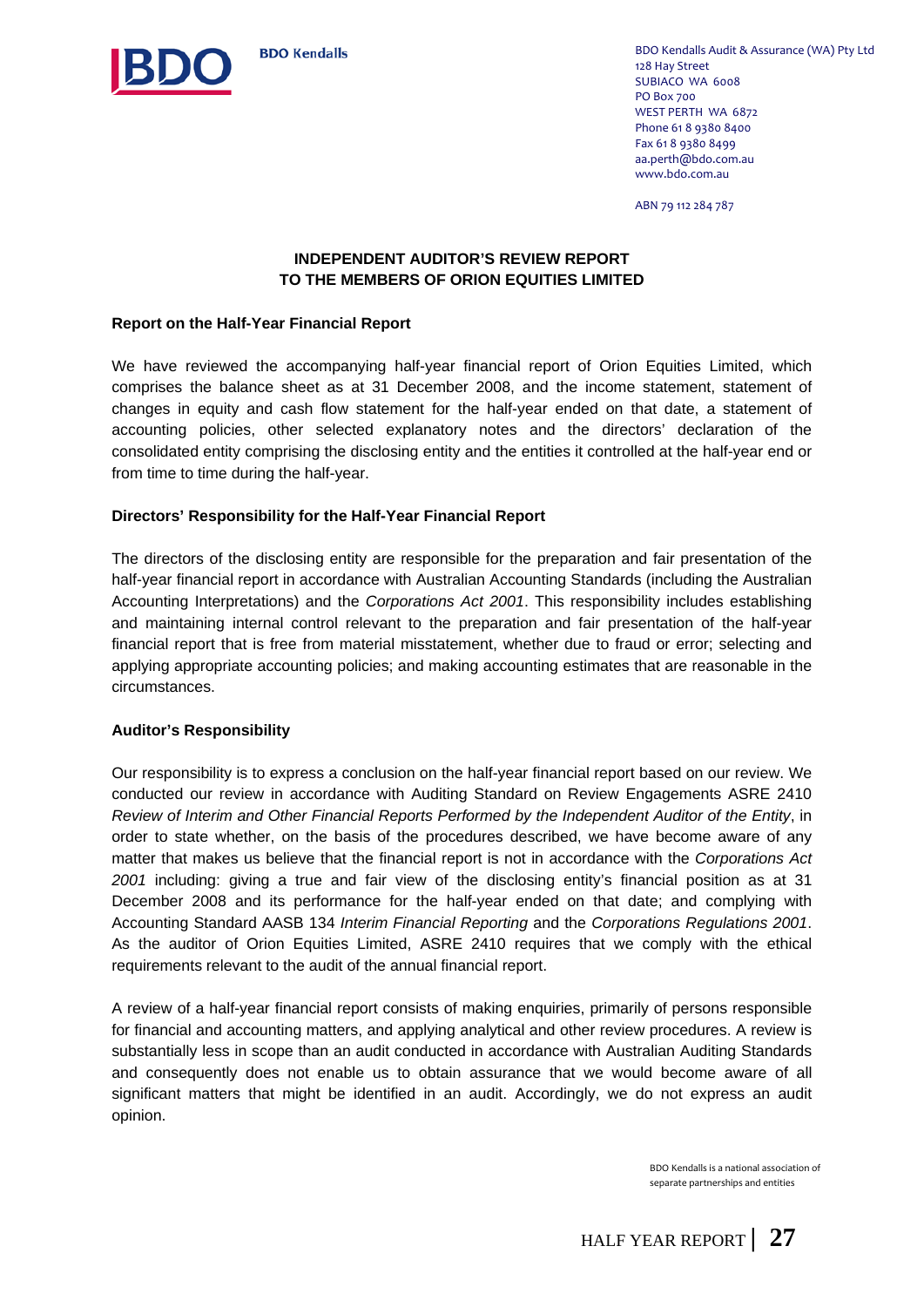

#### **Independence**

In conducting our review, we have complied with the independence requirements of the *Corporations Act 2001*.

#### **Conclusion**

Based on our review, which is not an audit, we have not become aware of any matter that makes us believe that the half-year financial report of Orion Equities Limited is not in accordance with the *Corporations Act 2001* including:

- (a) giving a true and fair view of the consolidated entity's financial position as at 31 December 2008 and of its performance for the half-year ended on that date; and
- (b) complying with Accounting Standard AASB 134 *Interim Financial Reporting* and Corporations Regulations 2001.

#### **BDO Kendalls Audit & Assurance (WA) Pty Ltd**

Boo Kendalls

**Brad McVeigh Director** 

Dated this 27<sup>th</sup> day of February 2009 Perth, Western Australia